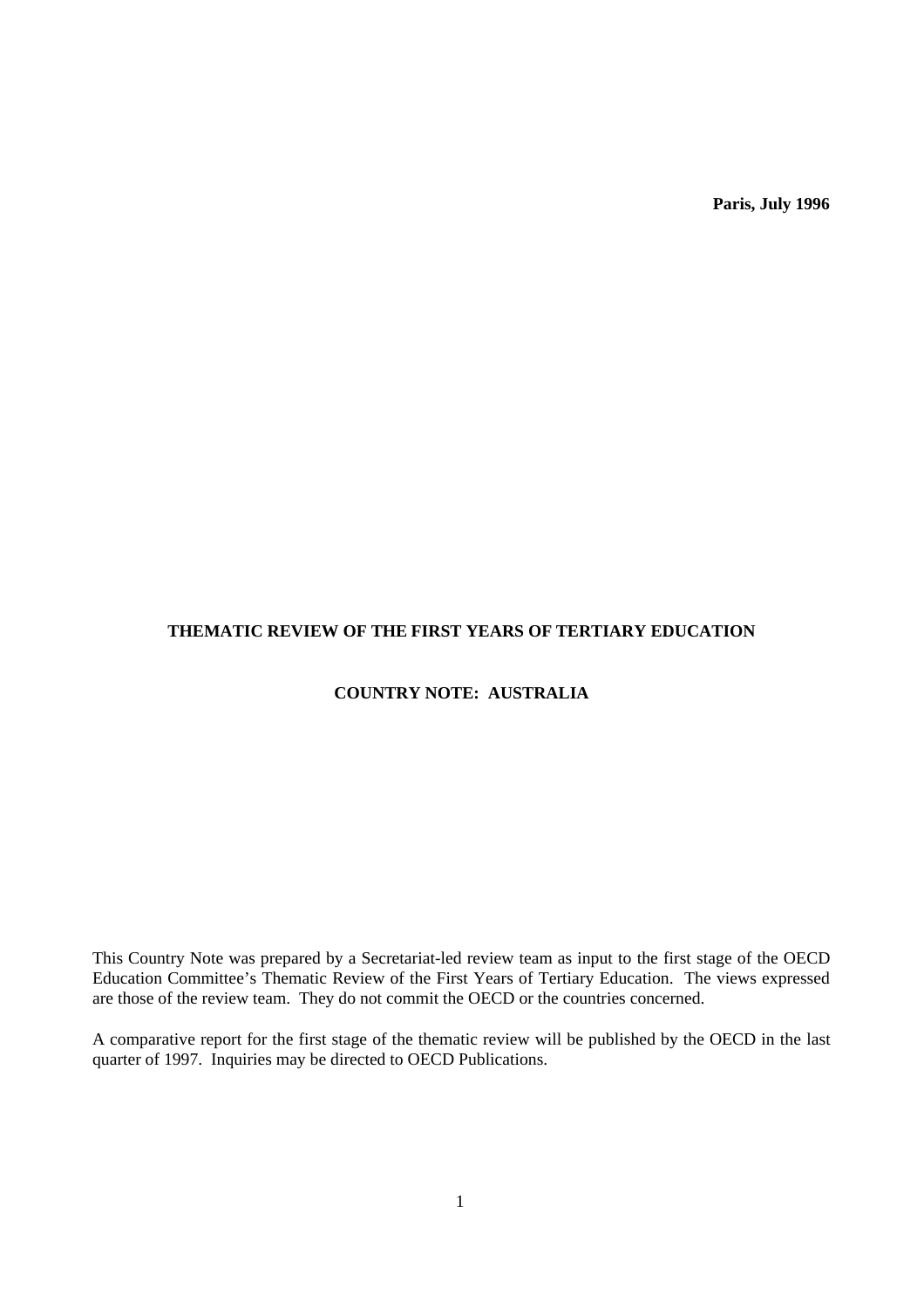#### **Introduction**

As in many other OECD Member countries, Australian tertiary education has in recent years experienced substantial growth and rapid change. It is well on the way to becoming a mass system, with access and participation at some stage of the life cycle beyond adolescence a common expectation. Whether this takes the form of direct entry following completion of secondary schooling or, as is now so often the case, a return to study after employment or bringing up a family -- or both -- higher education is no longer the preserve of a small minority.

The implications of the trend towards mass or universal participation is one aspect of this report. They include the capacity of the system -- and essentially in Australia that means the publicly-provided universities and the national government -- to address a wide array of social, cultural and economic needs. Throughout the OECD membership, and indeed world-wide, new demands and expectations are compounding the long established role of the universities in educating future professionals and political and industrial elites. It is the raising of the educational level of the typical citizen, employee and community member that is increasingly the focus of concern as numbers increase and the interests, backgrounds and aims broaden and diversify. The university is no longer seen, as a remote place where students acquire or add to academic and professional qualifications: it is a major force in economic development, the advancement of knowledge in all its forms and in the advancement of group, regional and national culture. In this context, three basic questions face the government and the universities alike. How clearly are the new challenges defined and articulated? How well are the educational needs of individuals and the country being met? How effectively are resources being provided and used?

With these questions in mind, in July 1995 a team of OECD reviewers (see Appendix) visited Australia, sponsored and assisted by the Higher Education Division of the Department of Employment, Education and Training (DEET)\* under Mr. David Phillips. The Australian authorities prepared a valuable background report for the reviewers and, both then and since, have provided the OECD Secretariat with a substantial amount of data on higher education including a number of excellent studies of system-wide developments and issues.

Dr. Tom Karmel of DEET was an admirable guide throughout the visit to selected institutions, organisations and groups with particular responsibility for or interest in tertiary education. Moreover, he has given his views and those of his colleagues on an earlier draft of this report and clarified a number of matters for us. Nevertheless, responsibility for the views expressed here is that of the OECD review team.

We are most grateful for DEET support and for the courteous reception we received everywhere, as much as we are for the frankness of the views expressed to us. In making this report available, at the request of DEET, we should explain that it forms part of a multi-country study, a thematic review of the first (undergraduate) years of tertiary education in up to a dozen OECD Member countries. As such, the report will be drawn upon by the Secretariat in preparing a comparative analysis of trends and issues.

The origins, purpose and general nature of the thematic review were stated in a paper prepared for the Education Committee by the OECD Secretariat under the title "Thematic Review of Tertiary Education Policies: Guidelines and List of Questions". This document was issued to all participating countries in 1995 and it provides both the rationale on which the review is based and the procedures countries and the Secretariat were to follow.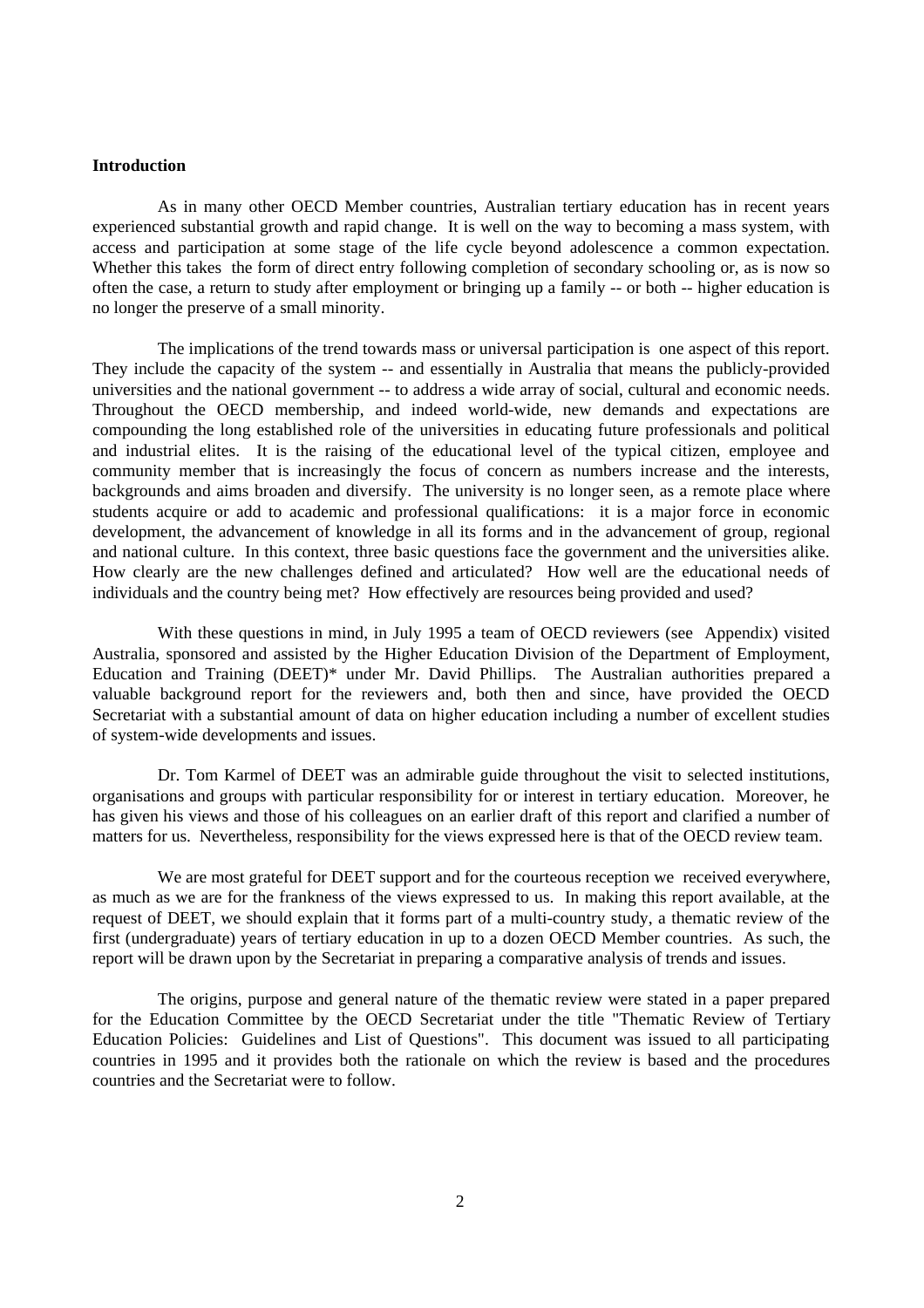\* Following the election of a new government, the name is now Department of Employment, Education, Training and Youth Affairs (DEETYA)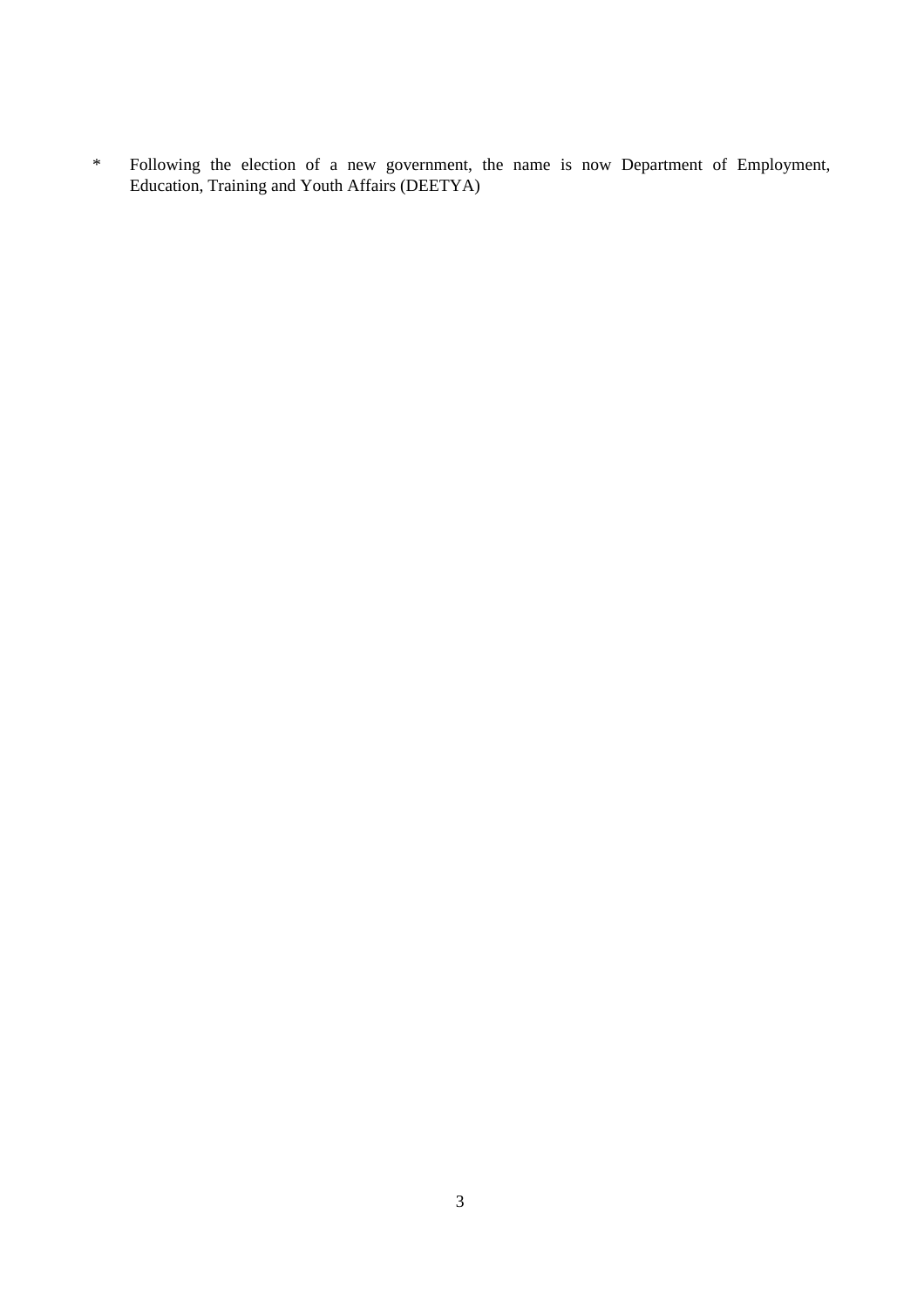"The first years of tertiary education" have been defined, for the purposes of the review, as studies of a post-secondary standard, leading to the award of a first formal qualification, such as diploma, or bachelor's degree. Thus both university and non university institutions are included, as are more informal studies which lead to a recognised qualification or award. A broad definition is needed, in recognition of diverse institutional arrangements in member countries, the growth of part-time, work- or home-based study and the emergence of new kinds of study opportunities in enterprises. Using this broad definition, countries participating in the study were invited to focus on areas of major concern to them.

## **An Era of Reform**

The Australian response and the subsequent review team visit focused on the universities with particular reference to the most substantial single structural reform of recent years, namely the creation of a unified national system through the merger of the previously distinct sectors of universities and colleges of advanced education. The restructuring and policy changes consequent on the replacement of a binary by a unitary system are still continuing, and will do so for many years to come, on the basis of policies laid down in Government Green and White papers in 1987-1988.

Although neither large-scale institutional amalgamation nor the disappearance of a number of institutions formed part of the declared objectives of the Minister of Employment, Education and Training, the Hon. John Dawkins, (hence "the Dawkins reforms") they were among the immediate consequences of the establishment of a unified national system. Acceptable institutional profiles, and funding, came to depend on conditions made possible through mergers and despite some losses, for example in terms of institutional diversity and the direct and indirect costs of protracted merger negotiations, overall there have been substantial system-wide benefits: more uniformly applicable policy directives or initiatives, a single and more equitable mode of funding by government, improved communications, easier monitoring and - more controversially perhaps -- efficiency gains in many institutions resulting from an enhanced scale of operations. Although the era of large-scale amalgamations and institutional upgrading has passed, its effects have a very direct impact on many of the topics considered in this report.

Great effort has been required to restructure amalgamated institutions and significant problems for institutional leadership and management have arisen. There has also been an increase in workload for institutional administrations on top of the increasing pressures resulting from declining staff-student ratios (a longer term trend). There are now new challenges to address as the number and diversity of students increase. Certainly, there is a new momentum in Australian universities and a greater concentration on national priorities, including a growing concern about the need for improved teaching and efficiency standards within the institutions, a point to which we shall return several times in this report.

In the process of reform, a number of very large, multi-campus institutions have emerged, adjustments have taken place in staff roles and relationships, new funding formula have been adopted, a centralised competitive research grants system available to all staff has been introduced, institutional management and decision-making issues have been highlighted, and much greater attention than hitherto has been given to issues of quality, accountability and efficiency. Perhaps the most directly felt change for students has been the introduction of a system of deferred payment for study whereby, after leaving or completing their degree programmes and on attainment of a defined level of taxable income, they repay to the government a sum equivalent to 23 per cent of an estimated average cost of each year of their undergraduate studies. These and other changes, combined with one of the fastest growth rates of student enrolments among OECD countries, have given higher education a new form and style marked by a robust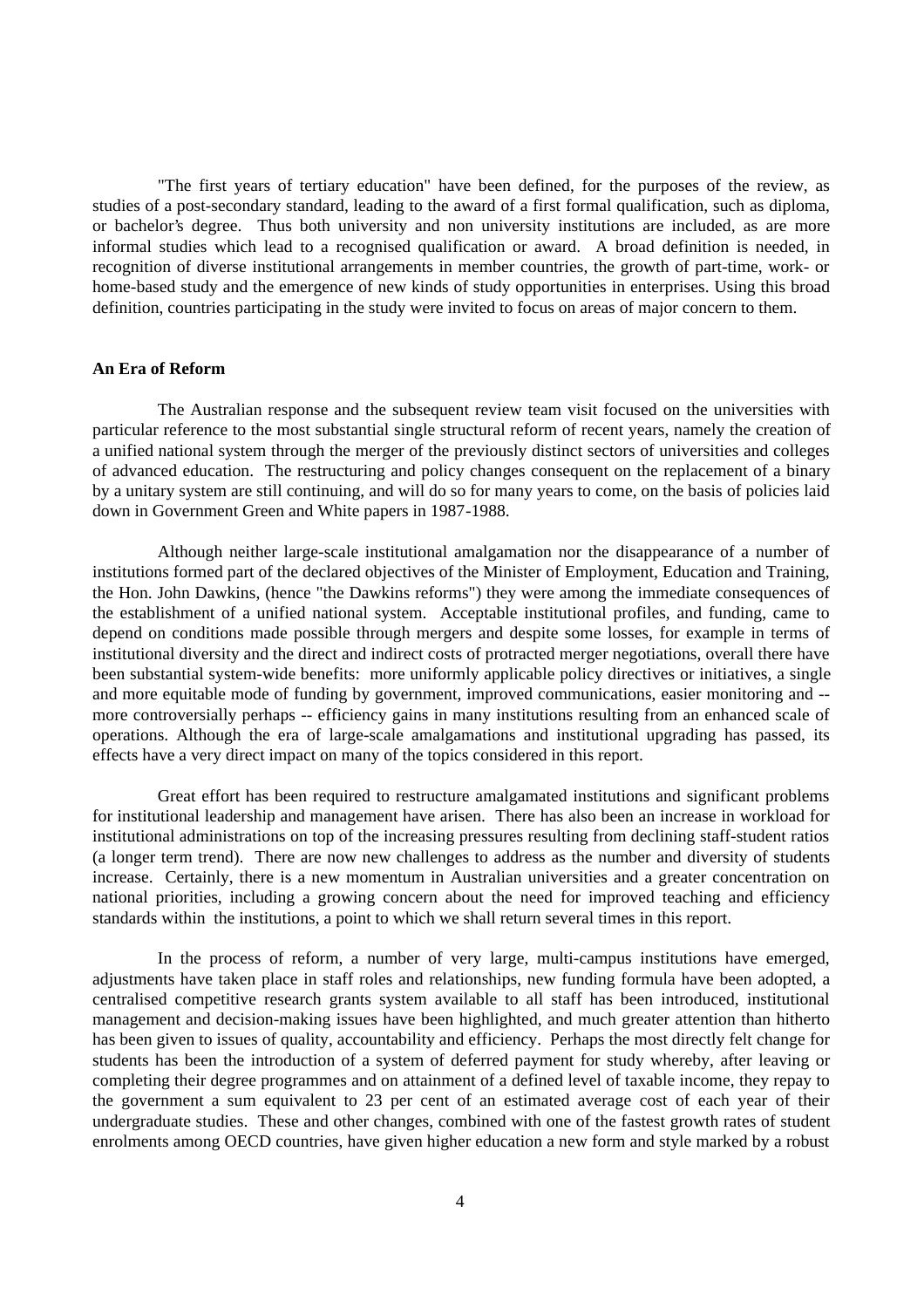national policy environment, a spirit of entrepreneurial adaptability in the institutions, and the emergence of new challenges for national policy makers and institutions alike.

Notwithstanding a number of concerns, which are taken up below, the reviewers were impressed by the high degree of consensus achieved during a period of rapid and potentially disruptive change and expansion and by the confidence and the spirit of determination in the institutions to meet the new demands. Commonwealth funding policies and the careful attention given to personnel matters, which could quite easily have caused major industrial dispute, have no doubt contributed. Changes have been appropriately supported by targeted funding -- in particular the financial incentives associated with institutional quality improvement -- and human costs have been kept to a minimum. There have been, nevertheless, some acute problems of adjustment, and it would be surprising if there were not differences of opinion about the direction of reforms, their value and impact. Indeed, beneath the consensus there is still a concern, most marked in the academic community and in the national scholarly academies, about the possible loss of a style of life ("collegial") and its displacement by modern business-related practices ("managerial"), and students are not fully reconciled to a regime which requires a greater financial contribution by them and their families. Moreover, there is evidence of student dissatisfaction with what and how they are taught. In some areas there is employer criticism of relations between graduate capabilities and employment needs and there have been some increases in graduate unemployment. Such concerns and issues have their counterparts in many countries and require continued attention. But, from an international comparative perspective, the far-reaching changes of recent years in Australia have been remarkably successful in achieving their main objectives, with a minimum of damaging upheaval or destructive dissent. It will be important to sustain this generally positive institutional climate as further adjustments are made, particularly the efforts now being made to achieve greater cost efficiencies for the system as a whole.

#### **Main Features of the System**

Although Australia is a political federation of six states and two territories, with all but two of its 38 universities established under state legislation and constitutional authority for education vested in the States and Territories, the Commonwealth government has emerged in recent decades as the principal policy-setting body and source of funding for the higher education sector. For this purpose, it receives advice from the Department of Employment, Education and Training and the National Board of Employment, Education and Training (NBEET), specifically of two of its Councils (Higher Education; Employment and Skills Formation). Whether or not the new government disbands NBEET, the Higher Education Council may be retained in some form or other. The Australian Vice-Chancellors' Committee, unions of staff and students and other bodies also are in a consultative relationship with the government. Within a framework of co-operative federalism, following the ceding of full responsibility for funding higher education to the Commonwealth Government in 1974, working relations especially on matters such as the distribution of additional student places, are maintained with the States and Territories.

Under the new government substantial changes in the advisory structure, notably the National Board, are occurring but they post-date the period covered by this review.

While there is some non-government provision, through two private universities, the Australian system may be characterised as national, public and relatively homogeneous. As such, and given the fundamental importance of knowledge and its applications in the economy and society more generally, the Australian higher education system plays a prominent and increasingly important role in national life. The overall policies of the Commonwealth Government incorporate the university system as a major factor in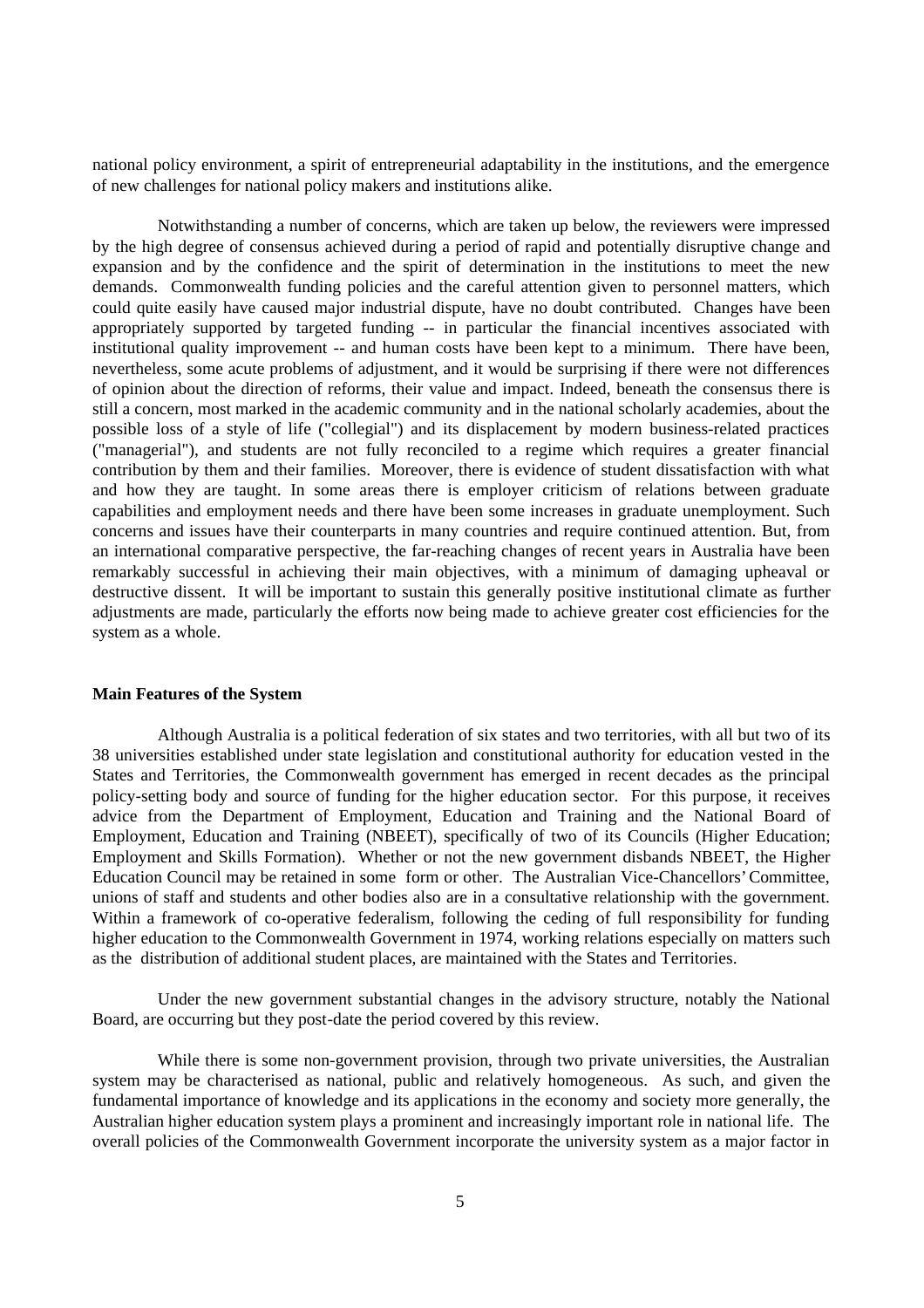social development and economic growth, hence the national significance of the reform agenda launched in 1987- 88 and the continuing efforts since then to strengthen the quality and performance of the system. Professional, business and community groups look to the universities not only to respond to their needs but to share creative and energetic leadership. The universities themselves have a strong sense of responsibility to such groups and of their actual and potential role internationally in the advancement and diffusion of knowledge. Increasingly, this international role is achieving a focus in the Asia-Pacific region in addition to the traditional links mainly with the United Kingdom and North America. With substantial increases in overall resources that have been achieved through the Commonwealth funding policies, the amalgamations, and their own capacity to earn often quite substantial sums through the sale of services, the universities at the time of the review visit seemed to be well placed to rise to the challenges they have been set and are setting for themselves. However, in common with all other systems there are pressures and strains, not least financial, which will require no lessening of the reform initiatives that have been so strong in the past decade or of the measures the institutions are taking to re-position and strengthen themselves. In so far as undergraduate teaching is concerned, it appears that there has been a decline, since 1986, in unit resources for undergraduate teaching. There are reports of students increasingly feeling lost and criticisms of the impersonality of teaching

The universities perform many functions, several of high national importance. Despite the growth of graduate studies, of research and community service functions, their core business remains the education of the undergraduate. The success of this core business is of vital importance to students, their families, the community, the economy and the whole society. Indeed, in a period when the Australian universities have dramatically increased their international role especially in Asia and the Pacific, that core business, of a high quality undergraduate education, is of more than domestic significance. It will contribute to strengthen relations, internationally, and to Australia's influence and interests in the world's most rapidly growing economic region. The challenge to the Australian universities -- well understood by policy makers both nationally and in the institutions themselves -- is, essentially, to transcend local, sectional interests and a certain historically-bound conception of their role as educators in order to become, to see themselves and to be seen as major partners in further developing the nation. Australia, as a nation, is seeking a dynamic equilibrium that is more an achievement of the present and future than a legacy of the past. Its modest sized population of 18 million continues to increase. It seeks to define a new ethos as an Asian-Pacific nation as it approaches the centenary of federation in 2001, and to create a new, multi-cultural Australian culture. It is seeking to change the base of its economy from relatively unprocessed to highly processed commodities and to realise the democratic dreams of equity and increasing social equality.

In some form or other we observed responses to each of these aspirations and tendencies in the institutions and in the meetings we had with representative interest groups and policy makers. Together - and with some additions -- they constitute a normative context for the explicit direction of policy and practice and provide a set of benchmarks against which to appraise those policies and the extent to which they are being achieved in practice.

#### **Enrolments, Access, the Changing Profile of Students**

Australia has experienced a substantial growth in student enrolments, one of the highest growth rates in recent years of any OECD country. In 1995, 604,177 students were enrolled in universities including 124,125 at postgraduate level (research and course work). In 1983, the figure was 348,577, an increase in 12 years of some 70 per cent. Undergraduate enrolments have increased at a lower rate than this, but at 60 per cent nevertheless indicate a rapid expansion. Of particular significance, in Australia, are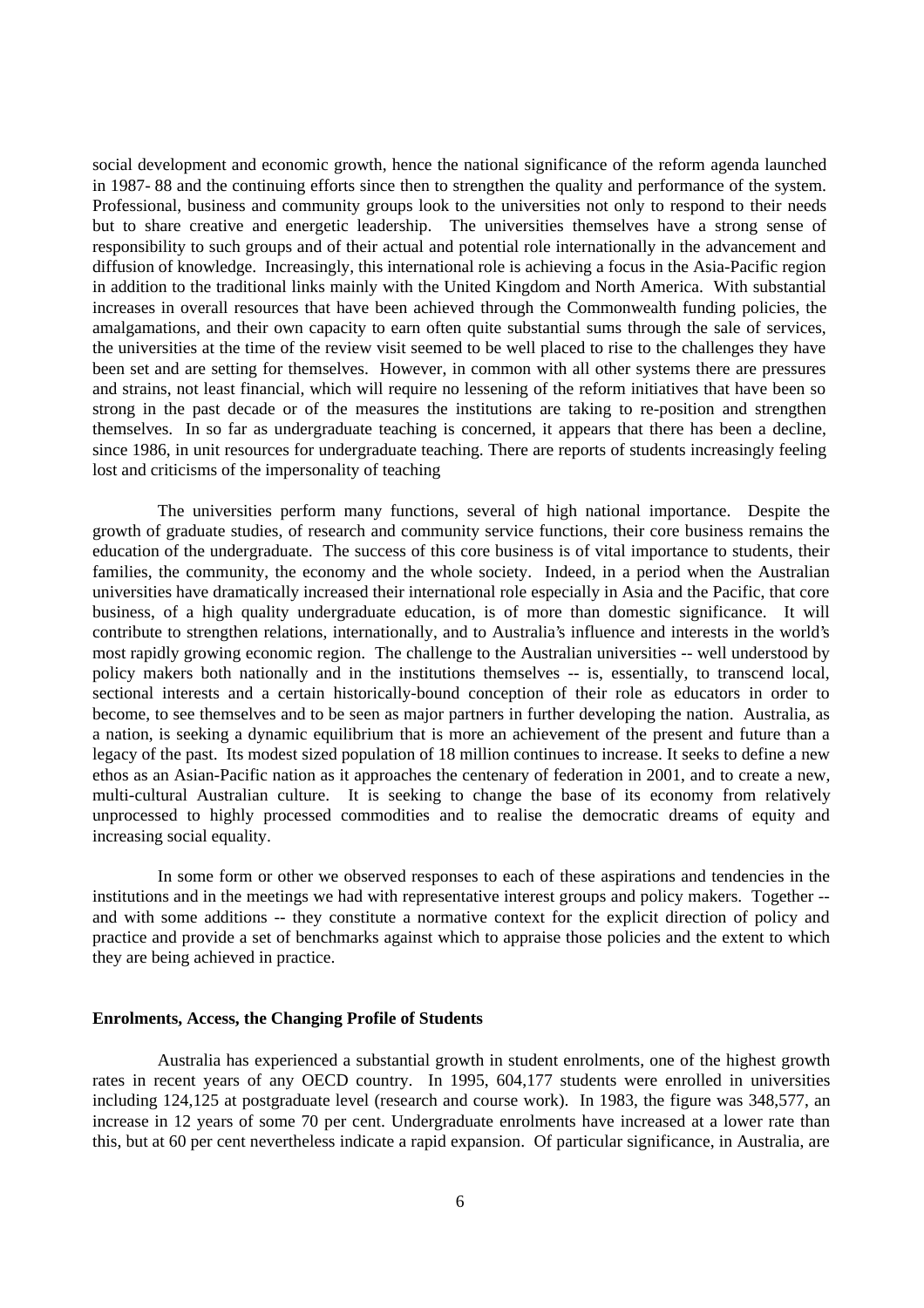percentages of part-time and distance education students: 28 per cent are enrolled part-time and another 12 percent on distance education programmes. Government policies have strongly emphasised access. It is argued that the growth has resulted more from changes in government and institutional policy (increasing retention to year 12; expansion of higher education) than changes in underlying interests and aspirations of those otherwise qualified for entry. (Australia's contribution to the OECD activity "Individual Demand for Access and Participation", 1995). Although there appears to be some unmet demand, data provided by the Australia Vice Chancellors' Committee indicate a decline in this figure to the point where there is now a reasonable balance between individual demand and the opportunity to enrol. There is, however, a strong cyclical element in demand. Cautious forecasting suggests that there is not likely to be a medium-term problem. Even so, there are state disparities to address.

The provision of places is largely a matter of Commonwealth funding, in accordance with an overall profile agreed between each institution and Commonwealth officials. The demand of individuals, which reflects a variety of concerns not all of them related to the employment market and the needs of the modern economy, have combined over many years to put great pressure on tertiary education. More young people are seeking education beyond high school and many mature-age adults are seeking the access that they did not achieve or aspire to in their youth, or a further consolidation or extension of earlier studies. The trends, although they fluctuate, are unmistakable and they pin-point two major challenges: the provision of an increasing number of places at a price affordable by institutions, by public funding bodies, by employers and by individuals and families; and the need for constant efforts to design and deliver education of high quality and relevance to students and the country.

There are under-represented groups in the community and individuals unable to meet the costs. Equity remains of concern, reflecting a strong feature of Australian culture, summed up in the popular colloquialism "a fair go". In 1990, the Commonwealth Government signalled its recognition of these needs in a discussion paper "A Fair Chance for All: Higher Education That's Within Everyone's Reach". In place for at least a decade has been the requirement that all universities develop equity plans and report yearly on progress. A Commonwealth programme (the Higher Education Equity Program -- HEEP) has provided A\$5 million each year to universities to support these equity programmes. Special attention is directed to immigrants and their children, women in "non-traditional" fields of study, persons with disabilities, students of lower socio-economic origin (i.e. the poor), Aboriginals and Torres Strait Islanders and other disadvantaged groups. One illustration of the success of the general attention being given to equity issues is that some 5 000 people of Aboriginal and Torres Strait Island origins are now enrolled in universities compared with about 850 in 1982. Since 1987 the annual rate of increase of these groups has been around 30 per cent, improving the overall participation rate from about 2 percent in the late 1980's to more than 3.5 percent in the mid 1990's. The big issue, now, is curriculum: how to achieve equity in a situation of much greater student diversity than ever before.

Equity interests are also served in Australia by the long tradition of part-time study which has enabled students in employment to improve their qualifications and in more recent years by the expansion of distance education -- a facility which was first provided by the University of Queensland early this century and is now a major interest of several universities across the country. Following a government policy of the eighties of designating a small number of universities and former colleges as Distance Education Centres, (DEC's), many universities now enable students to obtain a degree through distance education procedures. There are several that have achieved a high degree of specialisation in this mode and one of them, Deakin University, received the accolade 'University of the Year" in 1995. The creation of a new agency, Open Learning Australia, has given further impetus to the already well established distance education movement. Not only are its courses and those of the universities in partnership with it offered via distance education methods including television, but it operates with no formal academic entry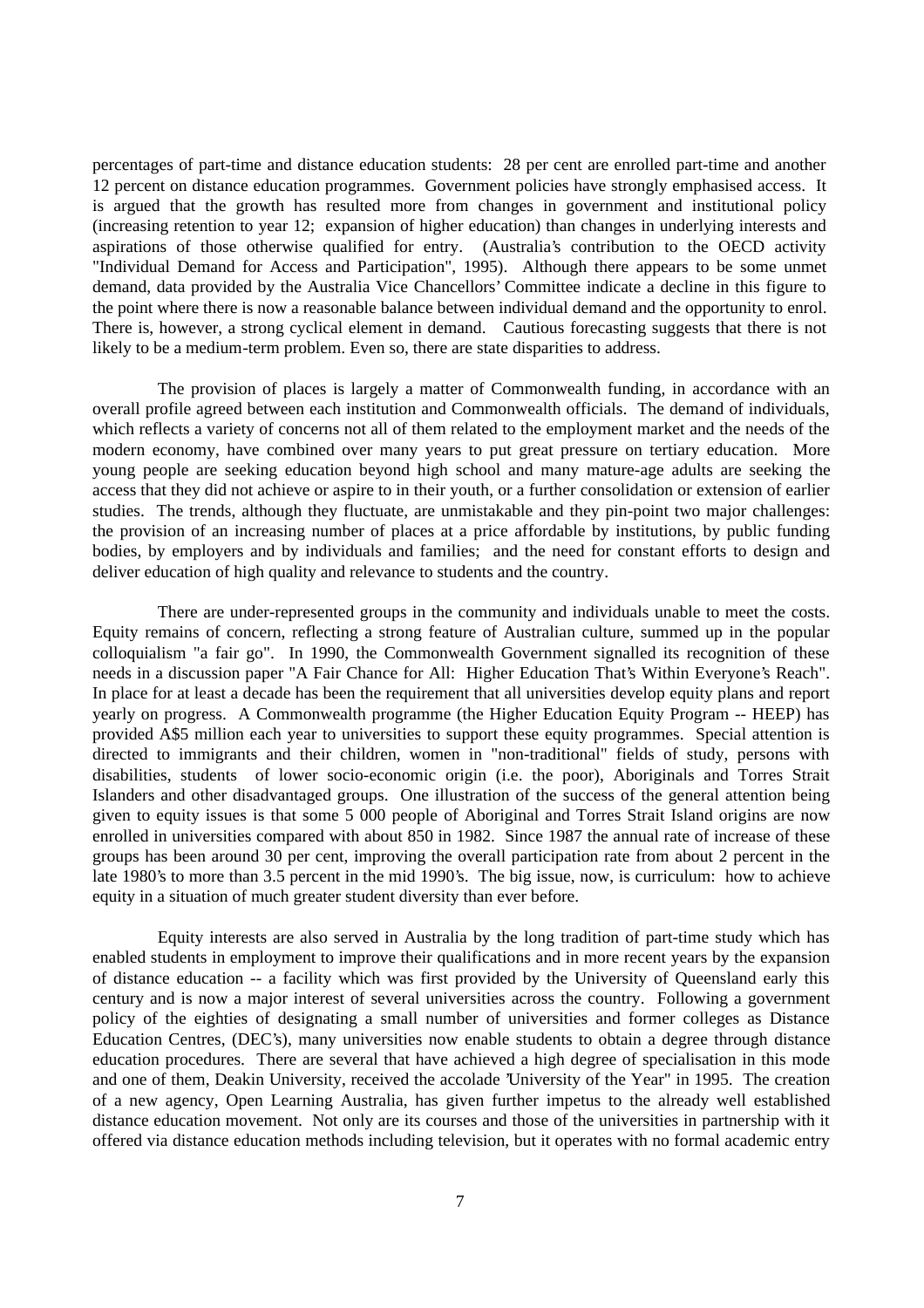prerequisites and for students successfully completing its courses, acts as a broker to help them become enrolled at regular universities.

Perhaps the most significant contribution to equity, however, is the deferred payment scheme. At first glance, this might seem paradoxical. How does the introduction of a charge on students advance equity? The claim rests on the argument that university graduates are better placed than non-graduates to obtain jobs and to earn a good income, that the individual rate of return on a university degree exceeds that of the social rate of return and that there are better ways to use public funds for education than heavy subsidies to undergraduate programmes. The debate on this issue in Australia occurred in the late eighties but subsided quickly and the scheme of deferred payment, although still criticised by the students' unions and academics, has gained widespread acceptance and is of considerable international interest. The government, by reinvesting the income it received from the deferred payment in further places in higher education, was able to claim that it had achieved several policy objectives: an increase in funded places, equity goals, and a contribution to fiscal responsibility.

Since the deferred payment scheme has attracted considerable interest, it warrants close attention and we return to it below.

Although Australian tertiary education policy has, over many years, given considerable prominence to equity issues and there are many examples of good institutional practice, e.g.. for students with disabilities and from sectors of the population which have been socially and economically disadvantaged, a number of concerns remain. Lower economic groups are still under-represented in universities -- a chronic problem in practically every country. Access is affected by many considerations which require constant efforts and fresh initiatives. Thus, the vast size of Australia, the geo-cultural distribution of the population and a weak tradition of mobility among students (Aboriginals and Torres Strait Islanders are a notable exception) indicate the need to take the provision to the students rather than expecting the students to move to where provision is most satisfactory.

With the rapid increase that has occurred in overseas student enrolment, new kinds of equity challenges have arisen. These are mostly full-fee paying students, studying alongside subsidised students. Their mother tongue is not usually English and their cultural background generally reflects Asian rather than European values and life-styles. The Australian universities are challenged to develop or modify curricula and teaching methods to meet the needs of the students but it is not evident that many are doing so.

With shifting patterns of demand and need, it will be necessary to continue fine tuning and to keep under review policies which are aimed on the one hand seek of strengthening quality and improving system-wide efficiency and, on the other, equity and social justice.

# **Diversity in a Unified National System?**

How unified is the unified national system? Or, what is the need and scope for diversity in a unified system? The replacement of the previous binary system of colleges of advanced education - which included institutes of technology and former teachers' colleges and universities -- by a single system of universities was a historic change in the second half of the eighties. The recent reform was preceded by a long period of ambivalence, uncertainty and disfunctionality in relations between the advanced education and university sectors, their roles, funding and operations. To have retained separate sectors would have meant an extremely difficult political and administrative process of checking and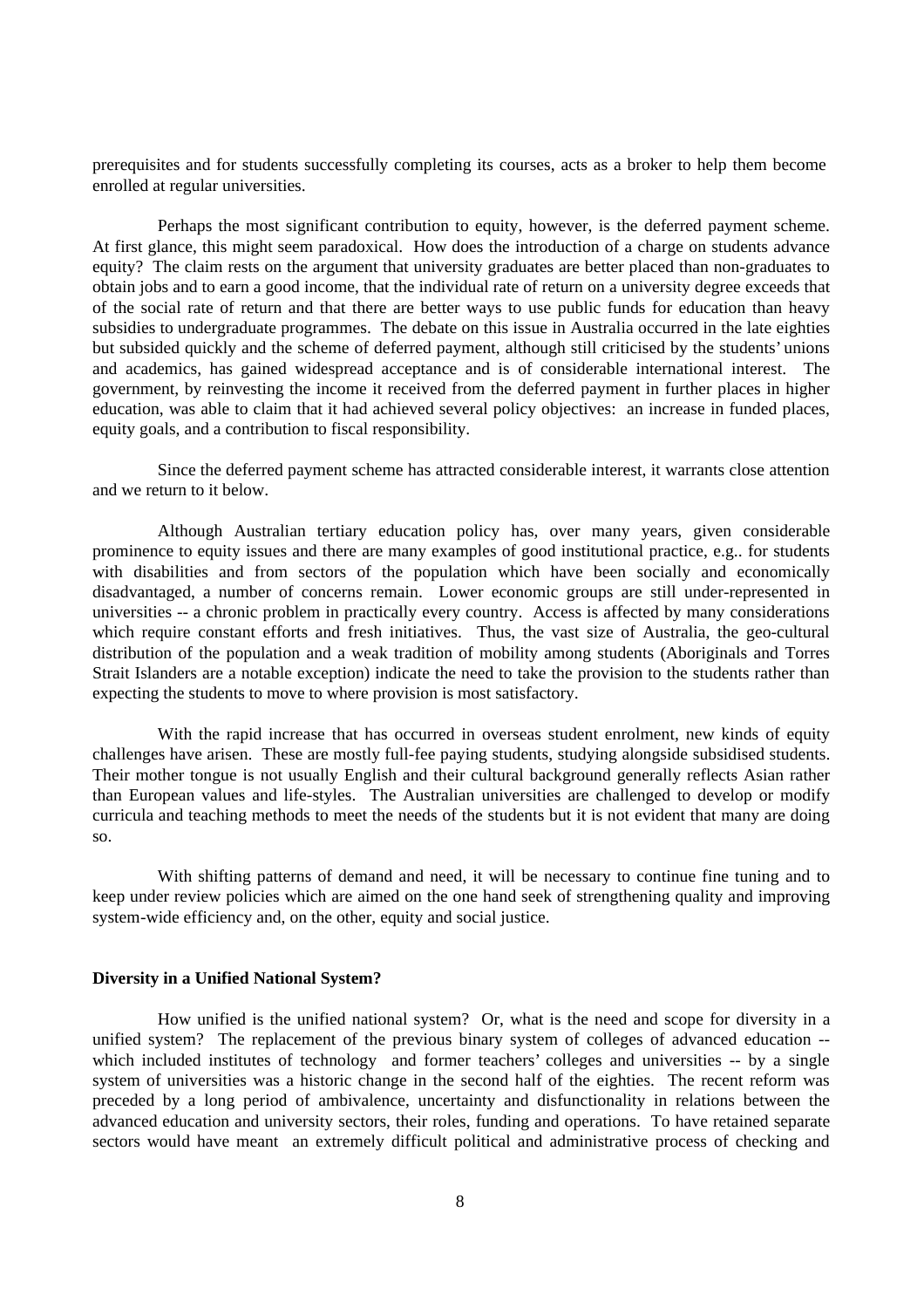reversing trends and forms of behaviour that had developed over more than two decades. The will to do so did not exist; on the contrary, especially from the advanced education sector, there were strong pressures to move towards a single university system. Although the issue had obvious administrative, financial, management and other operational dimensions, perhaps of overriding importance was the cultural issue of "different and unequal". It had become impossible, in the democratic climate of the country, to sustain two Commonwealth-funded, parallel systems of higher education when in status terms the one could not effectively compete with the other. There is still, of course, the parallel tertiary (and part sub-tertiary) system of Technical and Further Education (TAFE), but in the period under review the issues arising in the advanced education and university sector had scarcely began to affect TAFE. That is not to say that some of them are not now beginning to emerge in that sector.

As already mentioned, the turbulence of mergers was not - officially - anticipated and policies had to be devised to produce guidelines and criteria for determining university status and operations. That there was not a major crisis for the whole system reflected the analytic, strategic and policy-making capacity that had been built up at the Commonwealth level in the Department of Employment, Education and Training, and in the buffer/advisory bodies throughout that period and since. Ministerial leadership, the skilful use of funds to support mergers, and, by no means least, the wide ranging capabilities of the senior personnel in the institutions and their representative bodies all seem to have contributed to a successful if at times painful transformation.

These highly positive observations are supported by the considerable body of evidence and testimony that we encountered. Two notes of reservation need to be entered, however. First, not all of the amalgamated institutions are functioning as effectively and efficiently as they need to (and one has split apart), and it will be some years before the full effects of the change can be properly assessed. Thus, continued attention is needed to the effects of amalgamation, not least through institutional leadership and management. While there are several unresolved issues of significant detail resulting from the mergers, what is of interest in the review is the broader question of how best to maintain or achieve diversity of provision and of opportunities to learn in a sphere where basic features include the aspiration of all institutions to become "true" or "real" universities.

Internationally, in the late twentieth century the term university connotes a strong research profile, a range of graduate studies and a standard of excellence defined very largely in academic terms. When all institutions receive the honorific "university", the received definition of the term must be considerably broadened in acknowledgement of certain realities, and national policy makers must ensure that the diverse needs of society and the economy, insofar as the universities both old and new have roles to play, are being adequately addressed. This we see as a continuing challenge for Australian higher education policy, alike for government, the major community stakeholders, the students and the staff of the institutions.

The second issue arising from the establishment of a "unified national system" of universities is of no less importance than achieving diversity of role and provision in a unified system: it is the existence of a state-provided and financed (with additional Commonwealth funds) system of technical and further education. The Australian review, focused as it was on the universities, did not include the TAFE sector, for practical reasons, although institutional visits did include one TAFE sector institution in Canberra and another (Royal Melbourne Institute of Technology) which incorporates a large and long-established TAFE division.

It is impossible to analyse needs and developments in Australian undergraduate education without taking TAFE into account. TAFE falls within the definition of "tertiary" in the wider setting of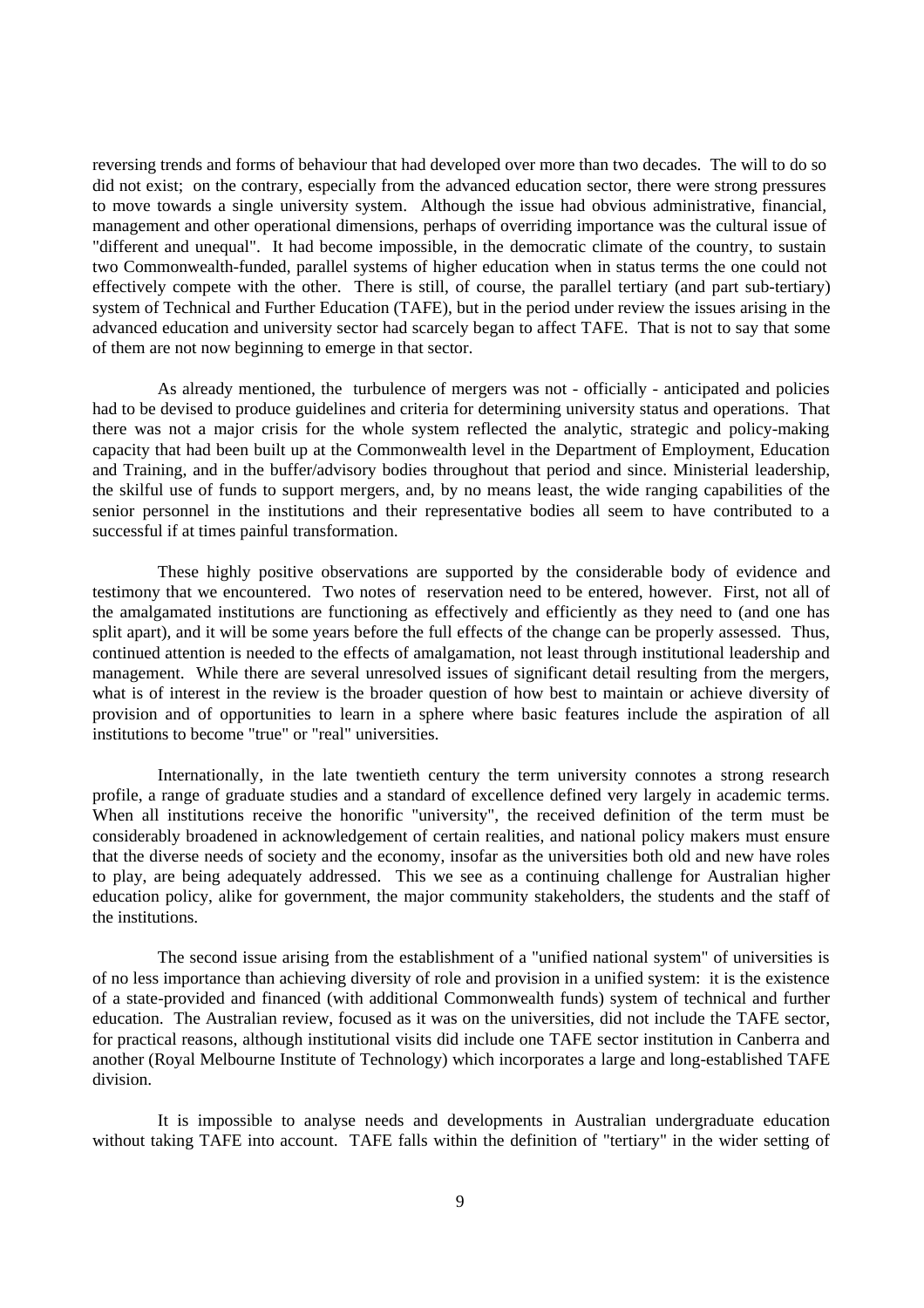this thematic review and, in several countries, the more advanced parts of TAFE constitute part at least of the second or alternate sector of higher education. TAFE is, potentially, a bridge between secondary and university education and to the extent that it is a separate sector, it performs functions comparable in several important respects to those sectors but in quite distinctive ways. As with the universities, TAFE prepares students for vocations although these vocations tend to be trades-based or increasingly those "middle level" occupations in technical areas and service sectors, some of which -- nursing for example - are now provided for in the universities.

There is no sharp academic line between the upper levels of TAFE institutions and the universities, but one does exist in such crucial matters as constitutional and administrative authority, funding and the elusive but no less crucial impact of different cultural traditions. Increasingly, certain TAFE programmes and courses, especially those for the Associate Diploma and Diploma which follow twelve years of schooling or its equivalent, are of a standard comparable to first or second year university courses. Moreover, there is a growing readiness to embark on credit transfer and "feeder" arrangements, more, we were informed in one major university, in the recognition by universities of TAFE courses than the reverse. Historically, however, although there have at times been common origins for TAFE institutions, colleges of advanced education, institutes of technology, and some of the newer universities, their cultures have tended to diverge, reflecting the European legacy of technical-vocational versus academic-general education and the associated social class distinction between "trade" and "profession/business". Although there have been benefits of this legacy of bifurcated values and institutional disjunctions, its effects and consequence for the modern open economy and democratic society must be questioned. With the passage of time, different structures, certificating and accrediting arrangements, methods of finance, management and decision making procedures and links with industry and the community have emerged in the two sectors, yet there are similar or related needs to address in both sectors and each is subject to pressures from a common pool. There are clearly major benefits to be gained from closer working relations, more sharing of resources, and bridge-building especially in course planning and delivery. There are many institutional initiatives on these matters but some structural impediments remain. TAFE programmes are usually competency-based, strongly industry-driven, modular and under tight state level control.

TAFE is of concern to the Commonwealth government as much as to the States. While the latter control and partly finance the TAFE system, the Commonwealth provides substantial funds e.g. for capital works and special projects and has a fundamental interest in the role of technical and vocational education in the economy and vis-à-vis the universities. With the establishment in 1993-1994 of ANTA, the Australian National Training Agency, as a joint Commonwealth-States venture, there is a fresh opportunity to address issues of roles and relationships, including staffing issues, which have for long been treated as awkward or untimely -- but important nonetheless.

More recently, with Commonwealth Government support, a national credit transfer agency has been established under the auspices of the Australian Vice-Chancellors' Committee, specifically to speed up the process of mutual recognition of qualifications and credit transfers, from one sector to the other. These developments draw attention to some critical concerns: the relative attractiveness to students of the universities (high) and the TAFE institutions (variable), and of studies in the humanities and social sciences (high) and of technical subjects (low to variable); the different funding arrangement for students (universities: deferred payment of tuition; TAFE tuition fees, often relatively modest); the nature of an educational ladder or of continuous pathways including transfer across pathways; working conditions and salaries in the two sectors; industrial relations; the sharing of expensive equipment and facilities; the increased scope for distance education; and the issue of standards and study requirements and who shall determine, monitor and assess them. The Commonwealth has had "arm's length" agencies to address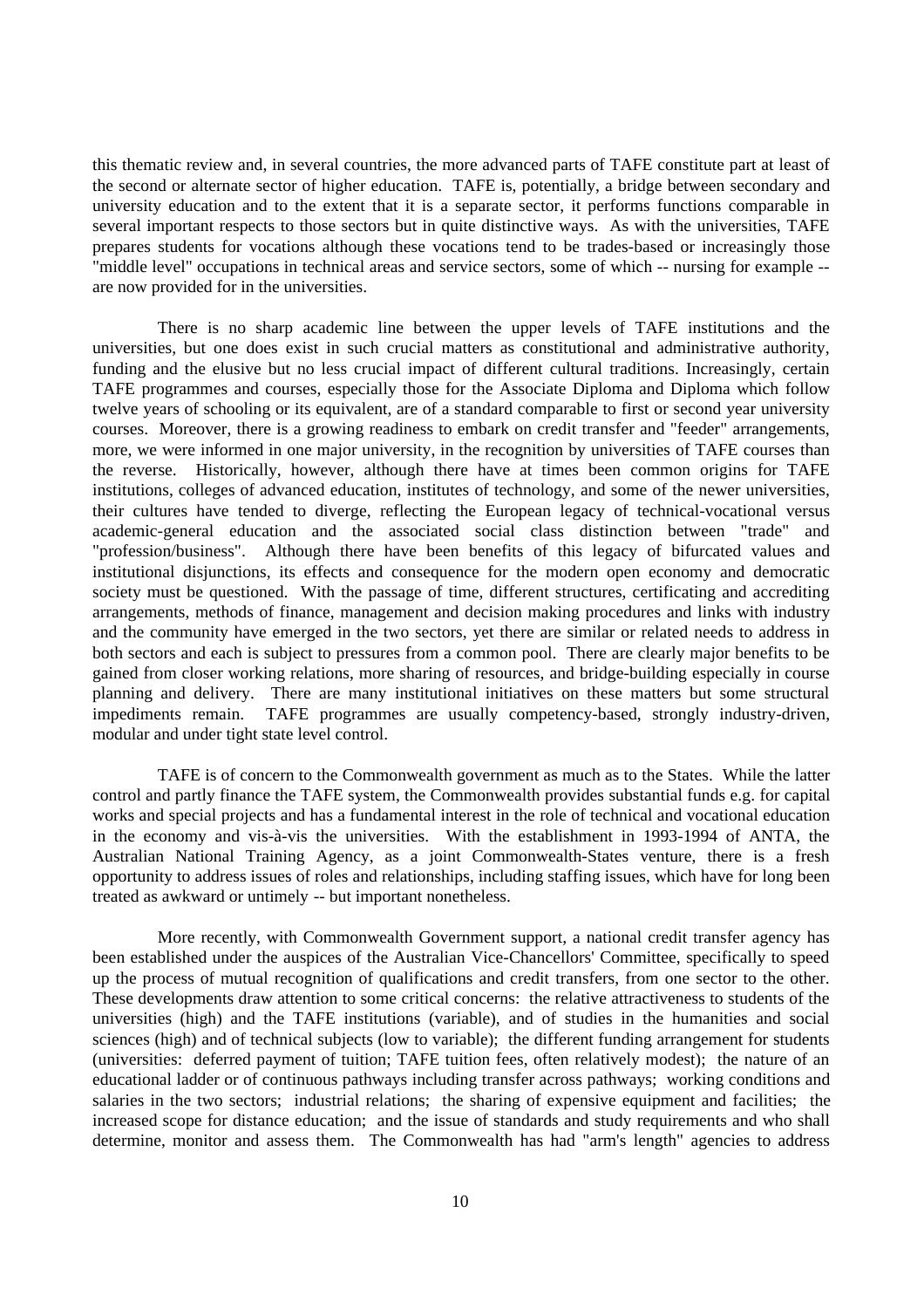TAFE issues (ANTA and the Skills Formation Council of the National Board of Employment, Education and Training and the national credit transfer agency), and there are many bodies with a role in research, policy and financing at the State and Territory level. However, we are not convinced that there are the means to ensure that the medium to longer term questions about the basic structural relations between these sectors from a wider post-secondary or tertiary perspective are receiving the close attention that we believe is warranted. We suggest that this question be addressed by government at both Commonwealth and States levels.

We don't underestimate the complexity of the situation in a federal country where legislative responsibility for all education "below" university, rests primarily with the States and Territories. However, over several decades, the Commonwealth has successfully forged a powerful role in education including in the school sector; the need is no less in TAFE especially, in terms of this review, in the expanding interfaces with the university sector. Because of its vocational importance and the new direction of "value-added" being taken by Australian industry, the need is now pressing for the TAFE sector. We do not believe that the issue -- of particular concern in this review of university-TAFE relations -- can be left to the States of bodies controlled by the States: the Commonwealth also has a key role.

### **Within the Institutions**

Over and above meetings with peak bodies of employers, staff unions, and the university vice chancellors, and with policy makers, mainly in DEET but also in other ministries and with the Minister for Education, Employment and Training, the reviewers spent most of their time in the universities. We greatly valued our numerous meetings with students, teaching and administrative staff, and the senior officers. Our interest was two-fold: the responsiveness of institutional personnel to the national policy agenda, and the steps being taken in the institutions themselves to exploit the limits of their autonomy in creative and entrepreneurial ways. We were not, of course, in any position to judge the quality of teaching and learning in the multiplicity of disciplines and fields of study found in the large, multipurpose universities that are now typical. But we were most interested in procedures in place or in preparation explicitly aimed at giving greater recognition to good teaching and fostering the innovations needed to cope with larger and more diverse student bodies.

Most universities in place are instituting systematic evaluation procedures for teaching and have a unit or units dedicated to professional development of staff and to assisting in meeting their needs in teaching methods and materials. There is some evidence that the quality of teaching and learning in undergraduate studies has been affected by the decline in unit resources and, as mentioned previously, by the higher priority given by many academic staff to research over teaching. Teaching, however, mainly as a result of the DEET programme of annual quality reviews, has received much more prominence than hitherto in institutional policies.

This is entirely appropriate since the reform process and the changing requirements of society and the economy more generally constitute a significant set of challenges to institutions to rethink their role as educators of undergraduates. In an age of mass participation, institutions need to take positive measures to ensure that this education is responsive to needs both individual and social, and to provide it in a stimulating, effective, efficient way. It is no longer sufficient, if ever it was, to leave these questions to the variable attention of individuals and departments. Although it is not the purpose of universities only to respond to socio-economic agendas or the needs students have to secure gainful employment -- and the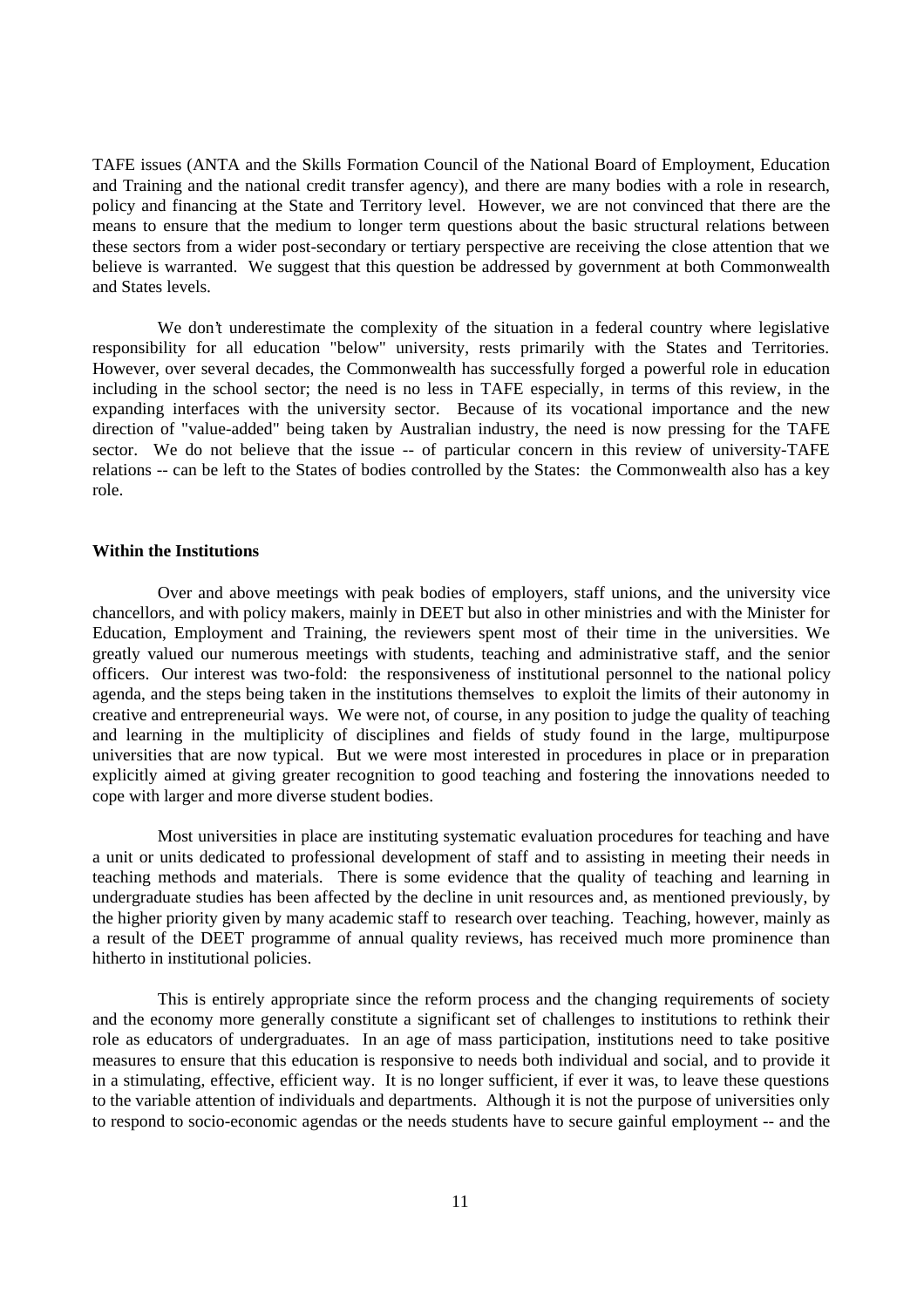extent to which they should emphasise these considerations is a matter of sharp debate in Australia -- these are among their functions. They require institution-wide policies and strategies.

# **Responses to Policy**

Within the comprehensive framework of Commonwealth policy for university education, elements of the response that are of most interest for the purpose of our review are: the general quality of what is taught to undergraduate students, how it is taught and how well they learn it; the relevance of undergraduate studies to the roles of students as workers and citizens of the nation and the world; social justice and equity; manageable costs; and the working environment for the whole academic community.

#### *Quality Concerns*

As mentioned above, the reviewers' interest in the quality of curriculum and teaching and, as a consequence, in the conditions for learning, necessarily focuses on procedural matters. These include: the efforts institutions are making to redefine curriculum, teaching and learning objectives both for individual subjects and for overall programmes of study; steps being taken to support and where necessary improve teaching and assessment; and the attention being paid to how, where and when students study.

To some, these may seem rather intrusive concerns. Is it the business of government to raise such considerations? Is it not an undue interference by outsiders -- even departmental heads let alone vice-chancellors or external reviewers -- in the intimate relationship between teacher and taught?

There was a time in the British universities -- on which the first Australian ones were modelled - when students "read" for a degree. Whether they were actually taught or taught well was incidental. There was certainly an expectation that the student learnt and was to be assessed in that learning; but in the tradition of elite selection dating back to the medieval universities, failure in or non-completion of studies were among the socially acceptable outcomes. There is, moreover, a strong conviction still that the responsibility of the academic is to the subject and to peers, not to the institution or the state or indeed to the student insofar as responsibility for successful learning is imputed to the student.

The emergence, during the past decade, of the quality assurance movement challenges these assumptions and practices at least to the extent of seeking evidence that teaching is actually occurring, that students are learning and that the individual academic is working in an institutional setting characterised by common goals and standards. These are minimum conditions. "Quality" implies a judgement, not merely a notation, that the teaching is "satisfactory", "good" and that the learning is "appropriate", "relevant" and is "appreciated" or valued by students and others, notably employers.

Clearly, quite difficult questions and issues arise in an attempt, on a nation-wide basis, to define quality, to make judgements about individual performance, to monitor standards and to introduce a regime of rewards and sanctions. Who is best placed to make judgements? Are there widely agreed and unambiguous criteria? What are the implications for the "unsuccessful" teachers or those deemed to be "successful"? What is to be done about weak or unsatisfactory performance? What kind of relationship if any should be established between funding bodies and institutions, and should the performance of the latter be assessed against the stated quality criteria and funding varied accordingly? Should the goal be appraisal, followed by reward (or sanction) or improvement and development of individuals and institutions? And so on.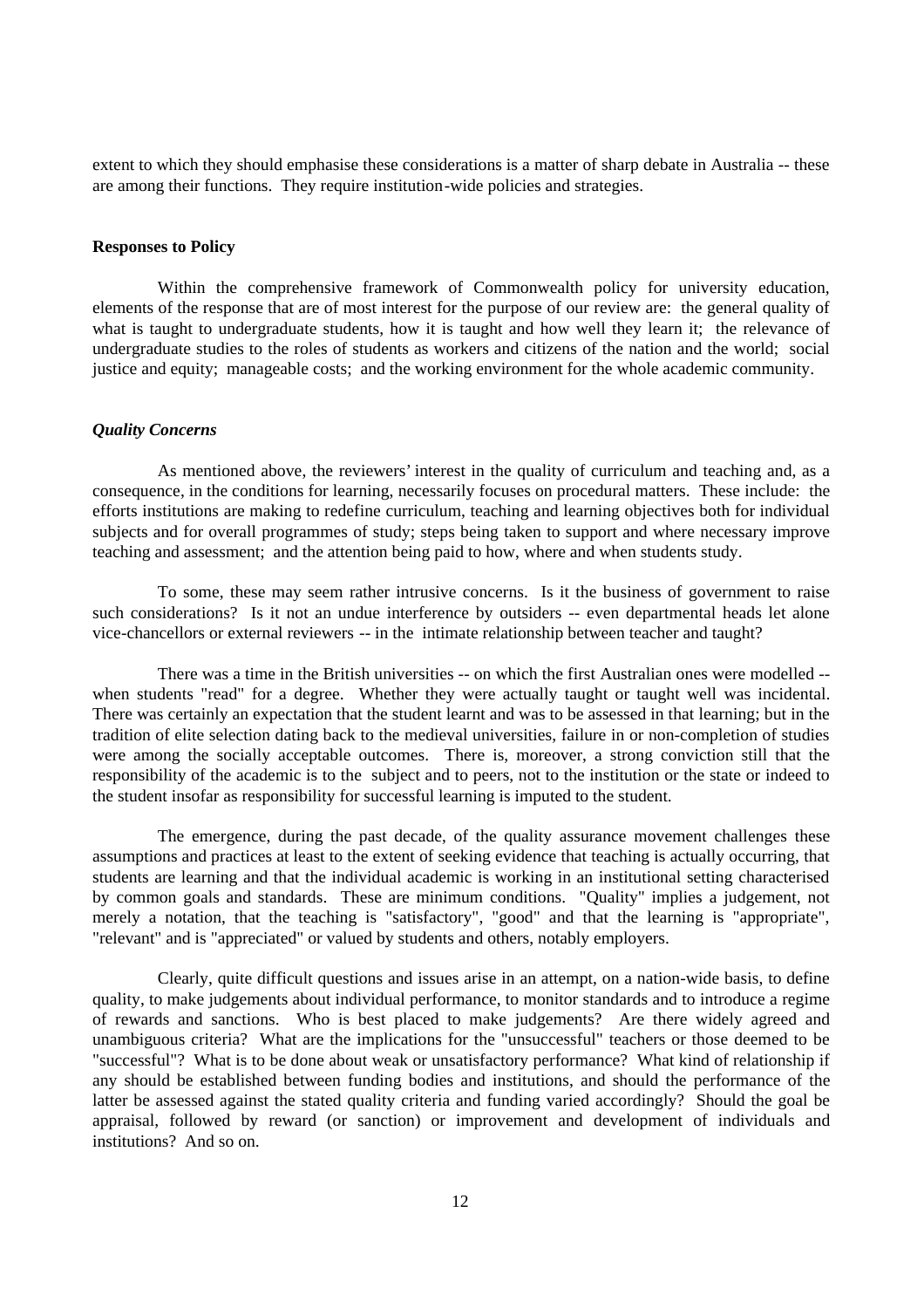Such questions are not, of course, confined to the work of universities in curriculum design and development, teaching and assessment of learning, but it is particularly with reference to those that, at the time of the review, Australian universities were themselves being assessed as part of the recently introduced "Quality Assurance Program". That process has several distinctive features and, in the course of only three years, it has had a marked impact on institutional behaviour. The reviewers were impressed by its potential and by the evident responsiveness to its challenge in the institutions visited.

Following acceptance by the Commonwealth Government of recommendations in a report by the Higher Education Council, (entitled Higher Education - Achieving Excellence), a non-statutory body, the Committee for Quality Assurance in Higher Education (CQAHE) was established. Its purpose was to conduct reviews of quality assurance practices and outcomes in the universities and to advise the Minister on the allocation of additional funds. By contrast with research grants, which go to the individual or team, not the whole institution, these funds are for institutional achievement in both processes and quality outcomes. Unlike discipline review, by peers, they do not go into depth, subject by subject, and they are relatively inexpensive to conduct. While institutions need not choose to participate, with the prospect of a financial return for doing so, and perhaps some approbation if they do not, thus far all universities have participated. Consideration was at one time given to restricting allocation to a few outstanding institutions, on the principle that Australia needed to develop "world class institutions" (if indeed it does not already have them). However, the argument, put by the Quality Assurance Committee, that all institutions had done a great deal of work to focus on quality improvement and that this should be acknowledged was accepted. Consequently, all institutions have received something.

It is the view of the former chair of the Committee on Quality Assurance in Higher Education (the CQAHE and its members' terms of reference expired on 31 December 1995 after completion of the three rounds of quality review) that Australian universities have been willing to review and improve practices across the entire institution and, of an independent expert from another country, that there has been a successful culture change across the whole university system. The reviewers' opinion, on the basis of the evidence available to us, is that, as far as teaching is concerned, there have been substantial achievements and the process has been of considerable benefit to the teaching function of universities.

For a long time, research performance and potential have been the keys to appointability, promotion, grants and awards, status and power in the institutions and in the academic community. By contrast, there have been few if any clear and agreed tests of teaching quality; it has not generally featured in appointment procedures, has played a minor role in promotion exercises, has had little recognition - except by students -- in the institution or outside it. The identification by the COAHE of teaching quality as a fit subject for review in both the first and second rounds appears to have made a dramatic impact: the establishment of new posts at the most senior level to take responsibility for teaching quality in the institution, the creation or expansion of teaching awards and other ways of conferring merit on outstanding teachers, the establishment or enhancing of procedures for fostering innovations in teaching and for assisting teachers to improve and the introduction of a wide range of assessment procedures which include student appraisal.

We encountered many examples of determined and practical efforts to shift the balance of prestige and status so as to give teaching an equal standing with research or at least a higher profile and better recognition in the life of the institution and we are in no doubt about the value of such efforts. They are needed if there is to be widespread, enduring impact on everyday practice.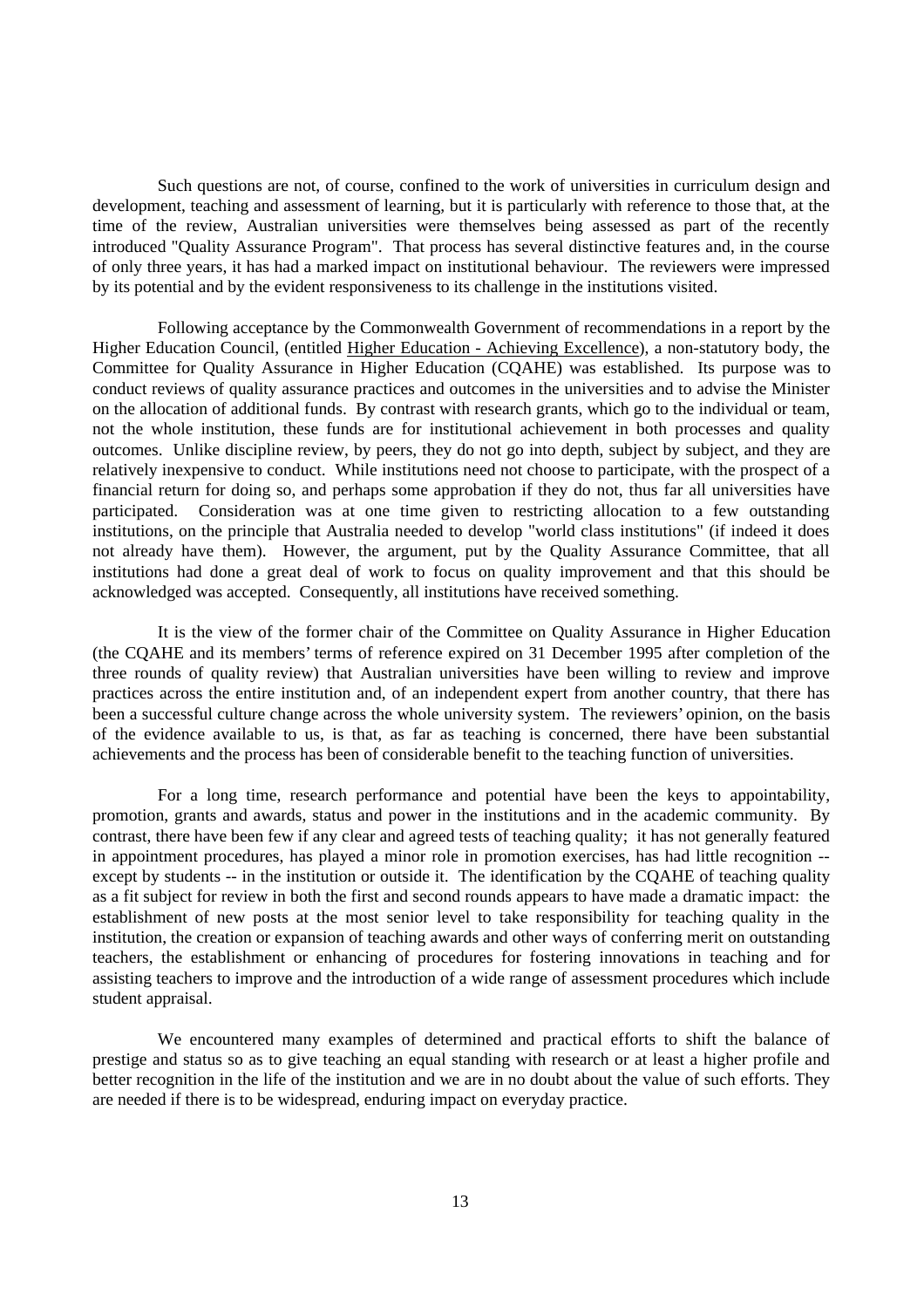Structures and procedures have been put in place but there is much still to be done to address long standing criticism of the quality and relevance of what is taught and how it is taught and in practical terms to achieve the institutional -- and wider social -- status that teaching needs. It is not clear, for example, that there are satisfactory means for ensuring comparable standards of student performance across the system as a whole. This is a delicate issue but one that needs attention, not least as efforts are made to achieve diversity and a variety of institutional profiles within the unified system. We recommend that the government continue to support ways of fostering and strengthening system-wide quality monitoring and appraisal of teaching and give further attention to the issue of system-wide student performance standards.

The CQAHE was well funded for a three-year period and its sponsors have good reason to be satisfied with many of the results. Despite initial misgivings and criticism, its procedures seem to have been widely accepted in practice even though there is continuing concern in the institutions about the demands on time and resources that participation entails. Since quality improvements have as one of their functions more efficient use of resources and greater productivity this concern need not be taken too seriously, at least according to the former Committee Chairman in our discussions with him. But, more recently, he has acknowledged that the strains and pressures are such that less demanding procedures are needed. While specially-funded programmes may achieve extremely valuable short-term results, their enduring effects are often disappointing unless, as one of their achievements, they succeed in building new procedures into the structure and culture of the institutions at which they are directed. A key point to highlight in any evaluation of the quality programme is the extent and durability of these changes of behaviour within the institutions themselves. Nevertheless, the quality programme represents a considerable achievement in getting greater institutional focus on more specific changes than those identified in the short visits made to institutions by the "quality review teams". In this respect, as in others, multiplier effects are important and must be taken into account in any appraisal. It is our view that sustained efforts at the institutional level will continue to be needed to keep teaching and learning, curriculum and assessment issues high on the agenda, given the other pressures under which institutions find themselves, notably financial and at the ever-beguiling charms of research.

As already mentioned, there is also the question of standards. When the university system was smaller, internal mechanisms may have ensured that the standard of degrees was maintained at a high level. Now, there is probably a very wide range of standards across institutions and between courses. But the CQAHE took no cognisance of this, and made no "value added" allowance for institutions which do a good job with students of low entrance scores. It is doubtful whether the market and accrediting agencies for the professions (which only cover some fields) are adequate mechanisms for ensuring degree standards. Consideration might be given by the institutions to the selective use of external examiners for undergraduate degrees -- as they are now used for post-graduate degrees.

On a more modest scale (A\$5 million per year instead of A\$70 millions) and with less fanfare, another Commonwealth government programme has been directed at teaching in the universities, the Committee or the Advancement of University Teaching (CAUT). The programme of CAUT includes a grants programme comparable to research grants but with the specific goal of identifying and supporting efforts to improve teaching. Established in 1992, to foster and facilitate the development of good teaching and to identify and provide good practice, CAUT has received over 2 000 applications for its competitive programme on innovations in teaching. It has funded about one quarter of these in the framework of the A\$4 million per year National Teaching Development Grants scheme. In excess of A\$9 million has been awarded since 1992 for 448 innovative teaching development projects.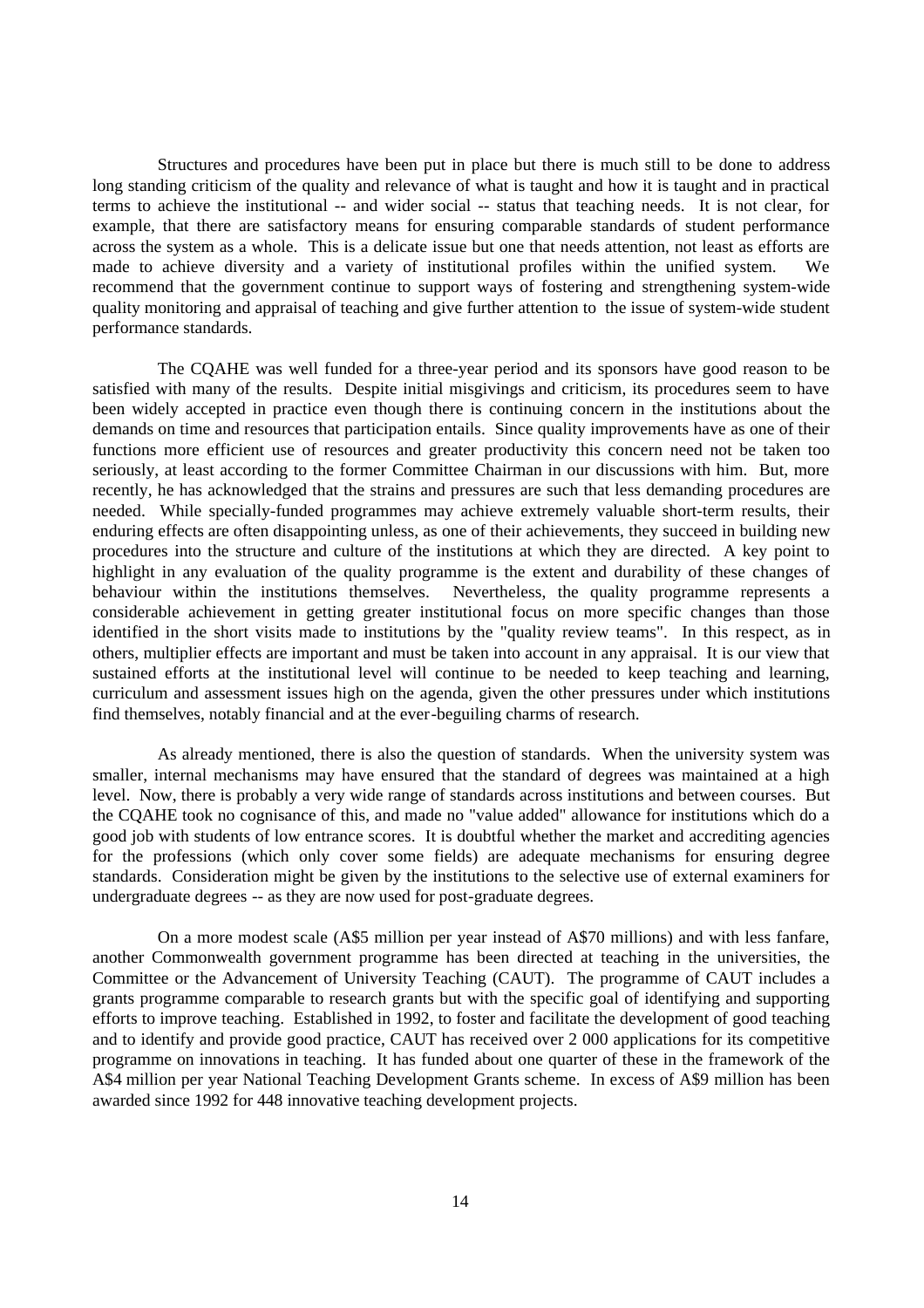Other CAUT initiatives include a National Teaching Fellowship scheme; commissioned projects on topics of national significance (e.g.. First Year on Campus, and Recognising and Rewarding Good Teaching); national workshops for discussing and disseminating innovations; and Uniserve which acts as a library and publisher for teaching materials and resources. An independent review of CAUT in late 1995 pointed to significant, cost-effective advances toward improving the quality of teaching in Australian universities. Continuance of the programme until 1999 was recommended, with an increase in total funding to support achievement of system level policy objectives.

Whether this recommendation is adopted or not, it is the view of the OECD reviewers that the substantial gains made through the use of discretionary funds by the mechanism of CQAHE and CAUT should be built upon. The promotion of quality and excellence in teaching are, of course, among the central purposes of the university system but with the great expansion that has occurred, the diversification of the student population and the various pressures to which institutions are expected to respond, it is not enough to leave these general purposes in the category "taken for granted". Institutions have their own means of promoting their purposes and evaluating their achievements. Also needed is comprehensive analysis and system-level perspectives. It is to be hoped, therefore, that the new government and DEET will continue to explore practical ways of fostering quality in teaching through well-targeted programmes.

### *Adapting Curricula to the World of Work*

For at least a decade there has been a continuing debate in Australia over the nature of changes in the overall economy and especially the labour market and the kinds of responses higher education should make to them.

The key elements in the debate are the emphasis in first years teaching on broad preparation as opposed to the development of more specific vocational/professional skills and knowledge and a general concern about overall quality and standards in the graduate pool. The Business/Higher Education Roundtable, Finn Committee *(Young People's Participation in Post-Compulsory Education and Training, 1991*) and other groups have taken the view that students in higher education need to be broadly prepared, interpreted to mean openness to the changing realities of social and economic life, second language proficiency, effectiveness in writing and oral communication, civics. This is a common pattern of expectation across OECD countries. A recent survey in Australia of recruiters confirmed the importance of these types of "generic" skills, dispositions and attributes, but did not secure information on expectations of employers with regard to discipline-specific skills and knowledge, a topic on which different views could be expected (and have been encountered in other countries participating in the thematic review).

Surveys of all young people document a growing concern about unemployment, even over the 1990s. In general, there has been a long term trend toward professional (and vocational) education. According to surveys carried out in New South Wales (as reported in the Australian contribution on "Individual Demand"), "the number of students aspiring to university declined between 1992 and 1994, while there was an increase in those aspiring to TAFE". For their part, students at the *tertiary* level apparently are less likely in the mid-1990s than in the late-1980s to give employment-related reasons for pursuing studies. This trend has been attributed to growing tightness in the labour market for graduates (Australia's contribution to the OECD Activity "Individual Demand for Access and Participation", 1995).

Whatever the diversity of views, there have been responses in the Australian universities, ranging from whole new vocational programmes, to partnerships with industry in curriculum design,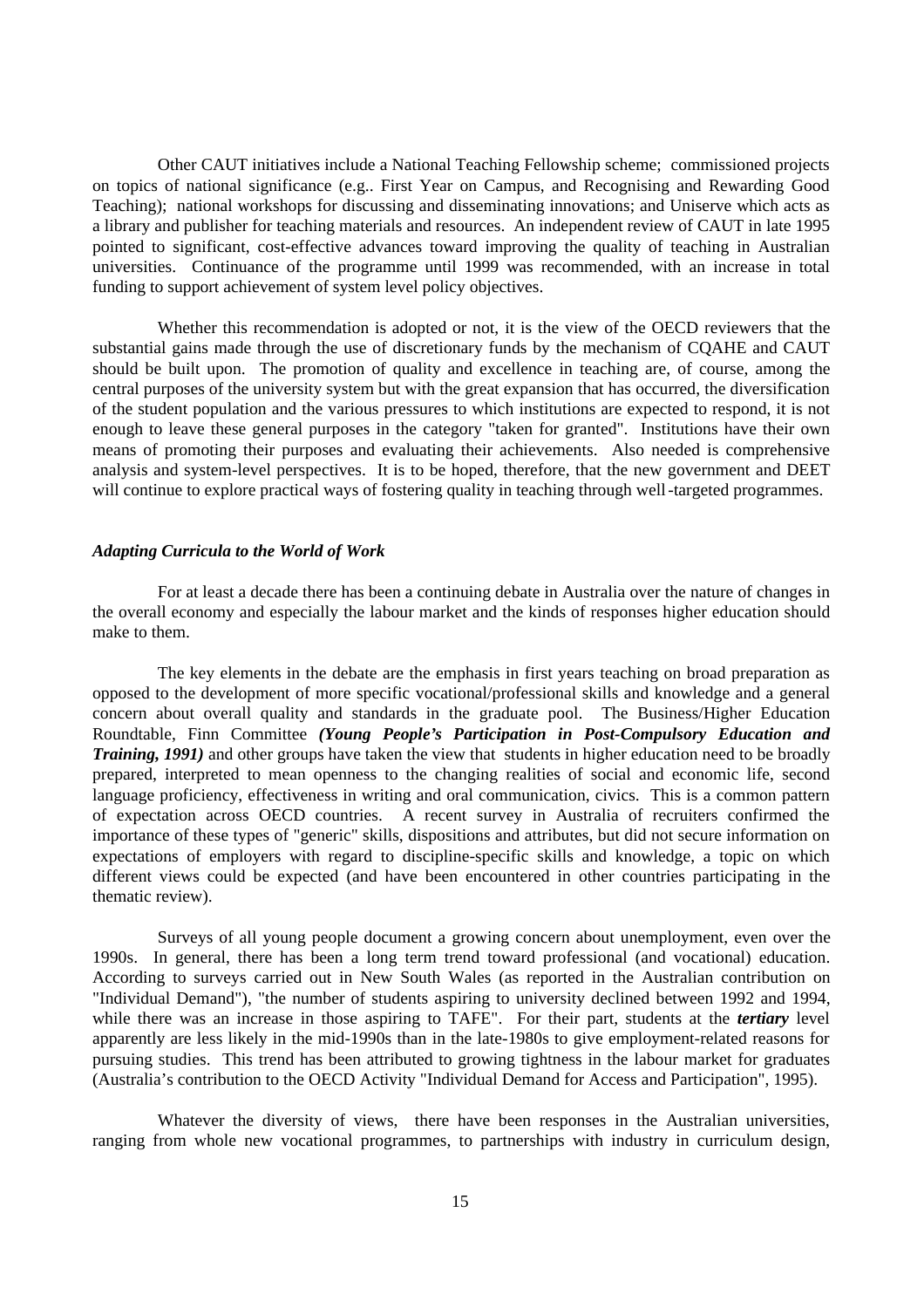teaching and assessment, to the redesign of the traditional degrees in medicine, law, engineering, etc.. and to strengthened partnerships with professional bodies. A distinguishing feature of the former college of advanced education sector was its avowed vocationalism; another was the exclusion of the institutions from formula-based research funding and, with some exceptions, from postgraduate or higher degree programmes. Notwithstanding these limitations and the ultimate collapse of the binary structure, these distinctions provided a rationale for many institutions to focus their energies on building up links with the employment sector and developing courses with a strong vocational orientation often in direct partnership with industry. Combined with the specifically professional programmes in the universities, this meant that much of tertiary education had a quite definite slant towards vocational preparation. Nor should the role of the traditional "non-vocational" university faculties of arts and sciences in preparing graduates for employment in teaching, the public services, librarianships, social work applied science and so on be overlooked.

It would be wrong, therefore, to conclude, as some academic commentators have done, that the strong vocational character of much tertiary education in Australia is a result simply of economic rationalism, with its favouring of human capital theory, which has been a growing emphasis in policy in recent years. The trends already mentioned, the close links between many degree programmes and the respective professional bodies which accredit them, a weak tradition of liberal education and students' career aspirations, all combined to produce a system which required no economic rationalist or human capital theories to explain its vocational orientations. The question is not why has official policy in recent years sought to highlight the relations between tertiary education and employment; rather, it is: why have there been so few attempts to develop institutional programmes that ensure an effective combination of general or liberal studies and more directly vocational ones? Why, in short, is there relatively little evidence in Australian tertiary education of the kind of rethinking of the overall undergraduate degree - whether as a prelude to further professional studies, or varying combinations of different specialisms, or an end in itself prior to entry to the jobs market? Critical analyses there have been, a reworking of content in particular fields, and the introduction of new programmes but the reviewers were unable to detect a mainstream of curriculum analysis comparable to the institution-wide policies reappraisal and development of teaching practices. Each institution is responsible for its own curriculum but in practice, if we except the governance function of Academic Boards, this responsibility is usually exercised at the department or faculty not the institutional level. However, recent interest in appraising the undergraduate degree in the perspective of lifelong learning, in the form of a very interesting DEET-sponsored report, *Developing Lifelong Learning Through Undergraduate Education*, perhaps represents a new departure or at least recognition that there is more to a degree than a collection of discrete units and disciplines.

In Australian universities, there are two predominant patterns of studies for the three- and four- (or more) year degree programmes: (1) professional programmes in fields such as engineering, teaching, nursing, law, medicine, accountancy, which are predominantly technical and heavily influenced by accreditation requirements specified by professional bodies; (2) arts, social science and science programmes comprising studies in a range of subjects, often with prescribed combinations, and including opportunity for specialisation. Since the latter may also have a technical character and lead on to professional recognition the distinction is not clear-cut but reflects a lesser or greater emphasis on direct career links.

Some institutions have experimented with core programmes of general education and there are some interesting recent departures designed to broaden the base of professional studies. Medicine is a well-publicised example, but there are others. They are isolated instances even so, and, apart from work in the Vice-Chancellors' Committee which grew out of discipline reviews and critical studies of narrow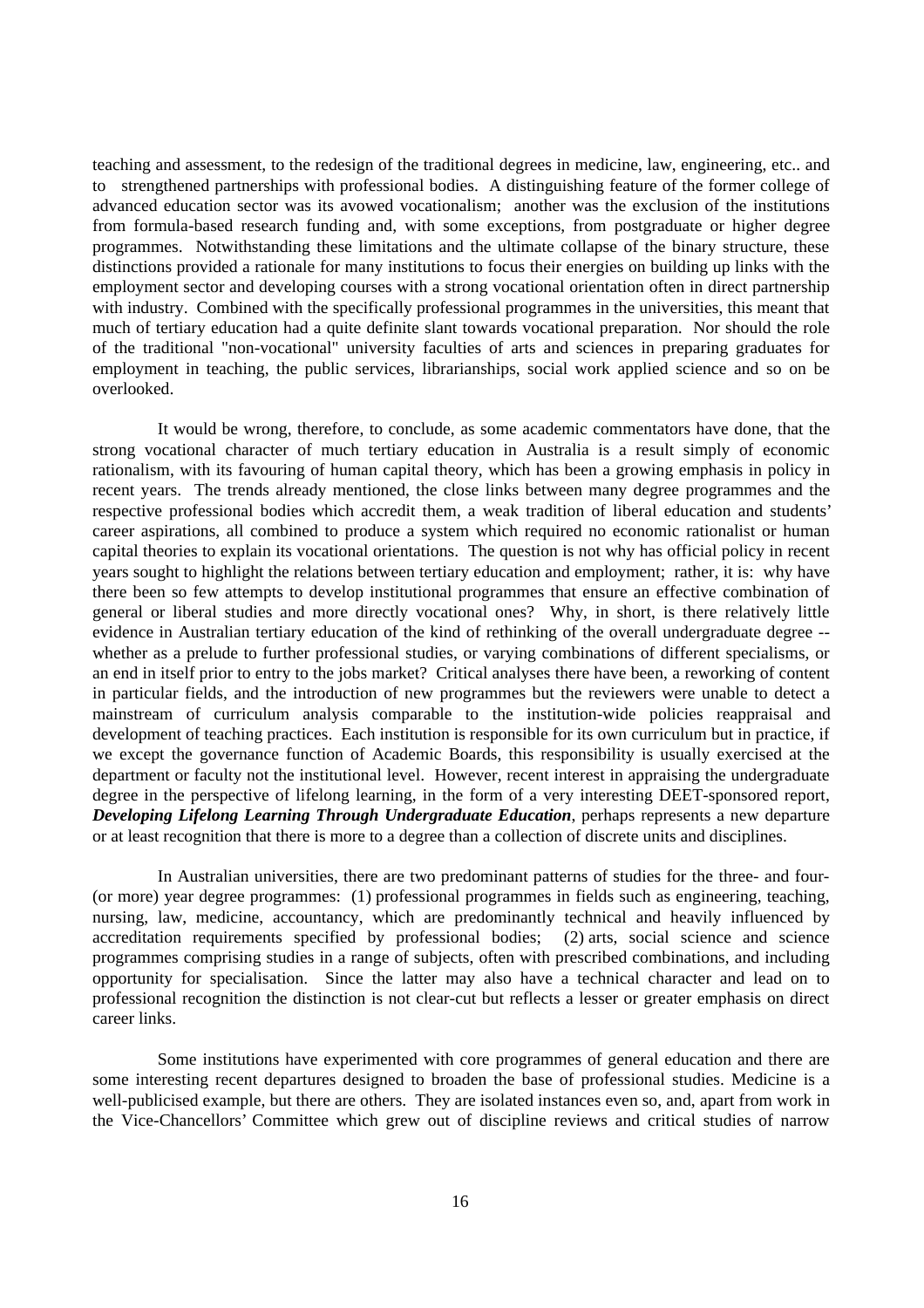vocationalism in some professional degree programmes, there is a significant gap, by no means confined to Australia, in the otherwise comprehensive apparatus of policy review and development.

Some of the impetus for this needed policy development is being provided by the emerging debate in Australia on curriculum issues in tertiary education. This has been apparent for some time in the A.V.C.C., in the expressed view of business and industry and in such scholarly centres as the national academies; for example the 1994 Cunningham Lecture and associated forum in the Australian Academy of Social Sciences and in the Academy of Humanities. The debates in these quarters and in the literature commonly takes the form of a critique of perceived government policy, which it is claimed has often tended to favour the economic rationalist position and to give relatively little detailed attention to the broader functions of tertiary education in the social, civic and cultural life of the country. However, the critique might equally well be directed at the institutions themselves which, in curriculum matters, have a great deal more freedom and scope for innovation than is common in many other OECD member countries.

In this respect, institutions could be seen to address the employers' interests in "breadth" and standards in first years' teaching by strengthening expectations of entering and continuing students in communication skills, practical experiences and other "generic" dispositions and skills. Where such capacities are found to be weak, tertiary education institutions could see the need to build up so-called "remedial" courses or other means of student support and to work more closely with secondary schools in enabling younger students to acquire capabilities in these areas. Initiatives in both areas can be found, and the Business/Higher Education Roundtable, among other groups with employer representatives, generally approve. A further implication of the employers' interests is the extension and deepening of co-operation and partnership between tertiary education programmes and businesses.

If, as may be inferred from the foregoing, there is both need and opportunity for the institutions themselves to show greater initiative in rethinking the overall goals, directions and structure for the undergraduate curriculum, there are nevertheless many innovations and developments designed to strengthen links with the world of work. One of the important effects of mass higher education is on the study interests and objectives of enrolling students. Especially evident is an increased number of students who prefer vocationally-linked study programmes. Traditional academic subjects tend to draw smaller numbers of students and they become a diminishing proportion as overall enrolment increases. Many students are the first in their families to attend university; such first-generation students typically are interested in practical studies tied to employability. But, just because they are first-generation students, they may well be receptive to an invitation by the institution to broaden the range of their concerns -- to enter the realms of philosophy, history of science, literature or ecology alongside mechanical engineering or accountancy. Such "cultural" studies appear to be popular with the mature-age students who form a significant and growing proportion of enrolling students in Australian universities. One reason may be that they already have had an occupation, whether domestic or paid employment, and are seeking fresh encounters whereas the young adult is naturally concerned to get a job. However, the changing employment market is not leading to a greater demand for narrowly-trained specialists but for graduates who can think for themselves, communicate, empathise and work with others, invent solutions and create new possibilities. Although the university staffs we met showed awareness of such expectations, we were less certain that they were doing enough in translating them into new curriculum designs.

A trend towards career-related studies is quite evident in Australian universities. Student interest in business studies and in law has grown rapidly, for example, and new career lines -- notably nursing - have been brought into the universities. Interest in career advice and guidance has also grown; university career offices are responding by offering more varied and detailed advice and by expanding their services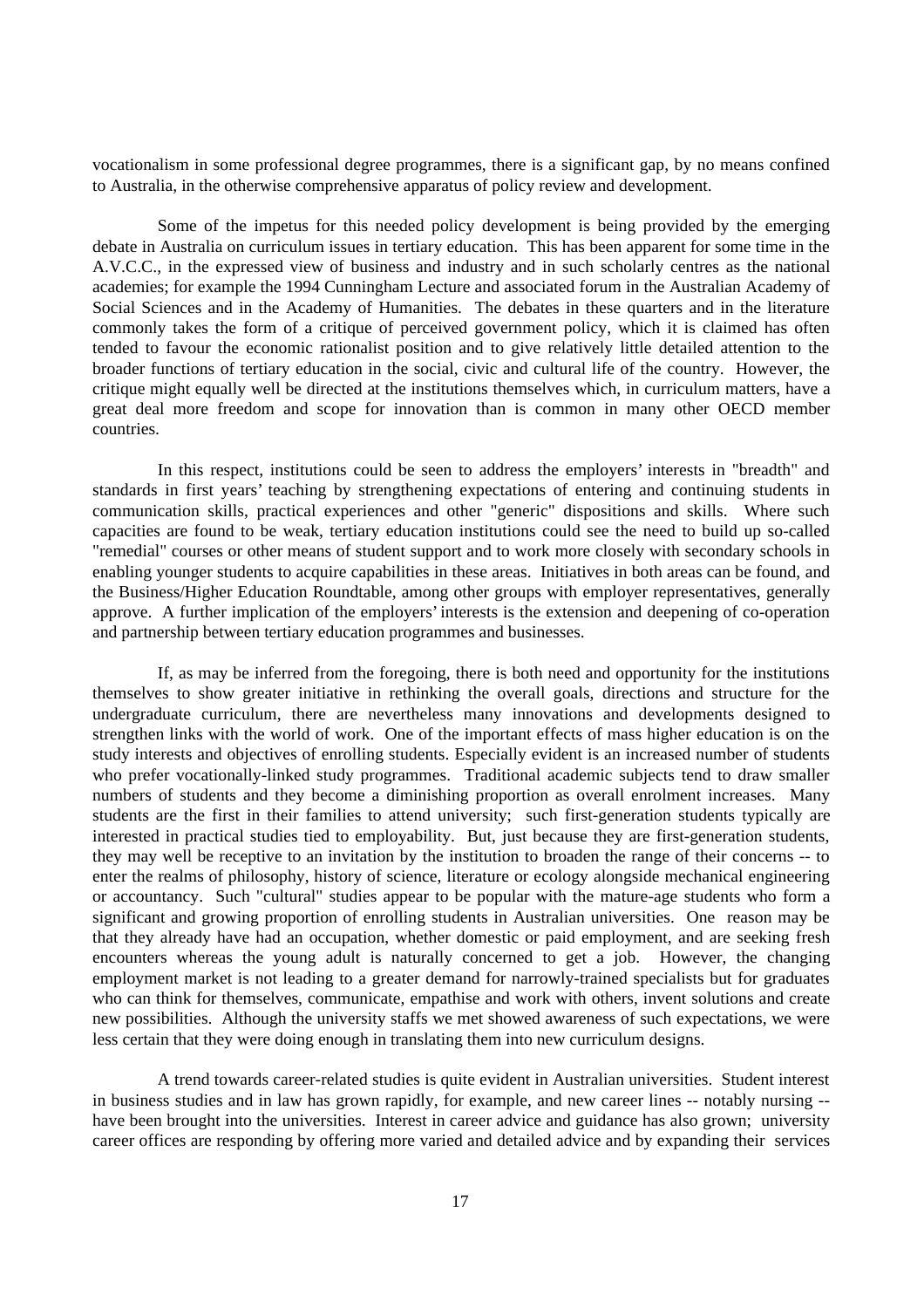beyond the final year to all years of study. They appear to have been less successful, however, in their efforts to communicate employers' expectations to the university curriculum makers and teachers. In parts, their links to employers have evolved as the personnel function in firms has changed (e.g.. the use of "outsourcing" and more direct contacts with individual faculties and departments rather than through careers offices).

There is a growing interest in combined or double degrees for which arts-law is a long established precedent. There is an increasing interest, too, in double TAFE-University awards; such combinations, could be considerably extended through improved links with the TAFE sector. They are particularly valuable in a changing employment market where multiple, generic and transferable skills are in demand, and they have a considerable appeal to students whose specifically academic interests and motivation are modest. These combinations have the advantage of reflecting students' decisions and choices. However, there is an ad hoc quality to this trend thus far and universities might usefully consider whether more effective relations between programmes are needed. Are the costs of retaining a largely general focus in university study programmes (here, the costs in terms of multiple qualifications) warranted by the benefits? Could the balance be achieved through a better organisation of curriculum/curriculum modules or different pathways through each of the programmes, including closer articulation of TAFE-university programmes?

The reviewers were not convinced that curriculum issues of the kind outlined above have received intensive policy attention at any level, except that of subject departments, course teams and, on occasion, academic board and specialist committees within institutions, where, of course, they may be of major importance. However, while at the system level and in overall institutional and management such concerns as institutional financing, management processes, decision-making, teaching and research are high on the agenda, the overall education of the student as a person, citizen, worker, family member seems not to be. Perhaps the most prevalent model is that whereby the specialist teacher seeks to induct the student into the culture of the individual discipline, in the belief that the student can and will make those applications and connections that are so often advocated alike by both supporters and critics. This may well be the outcome for the academically stronger students, those who are well set on a definite career course and those with strong family and cultural roots, but there are as many students whose needs are not being fully addressed. There is a widespread tendency to "atomise" subjects through semester or term-long units of study, and to provide a bewildering array of options and combinations. In these circumstances, how realistic is it to expect students to interrelate their studies and to find the meanings in their studies for which they are searching?

The inconclusive and indeed acrimonious debate over "economic rationalism" has yet to result in a searching analysis of ways in which the undergraduate curriculum might be reconceptualised and restructured to enable students to face the demands and challenges of contemporary life. We do not underestimate the difficulty of any such attempt beyond the level of the academic department or faculty, such has been the impact of research-led specialised inquiry on the life of the modern university. Moreover, it is not evident that education as distinct from job preparation rates high in student expectations. The issues are often unclear and are undeniably complex. They draw in questions about the nature of knowledge and human understanding, values and their uses and applications, and student commitment and motivation. But it is necessary to raise, yet again, the questions of what is to be taught, and why, to what is now becoming a majority of young (and not so young) people in our societies. Should, as some Australian commentators advocate, an additional year of consolidation and synthesis be added at the end of the three-year "pass" (or "ordinary") degree in arts, social sciences and sciences? (Only a small minority takes the four-year bachelor degree in science or arts, and this adds to specialisation rather than broadening education). Should the efforts some institutions have made to build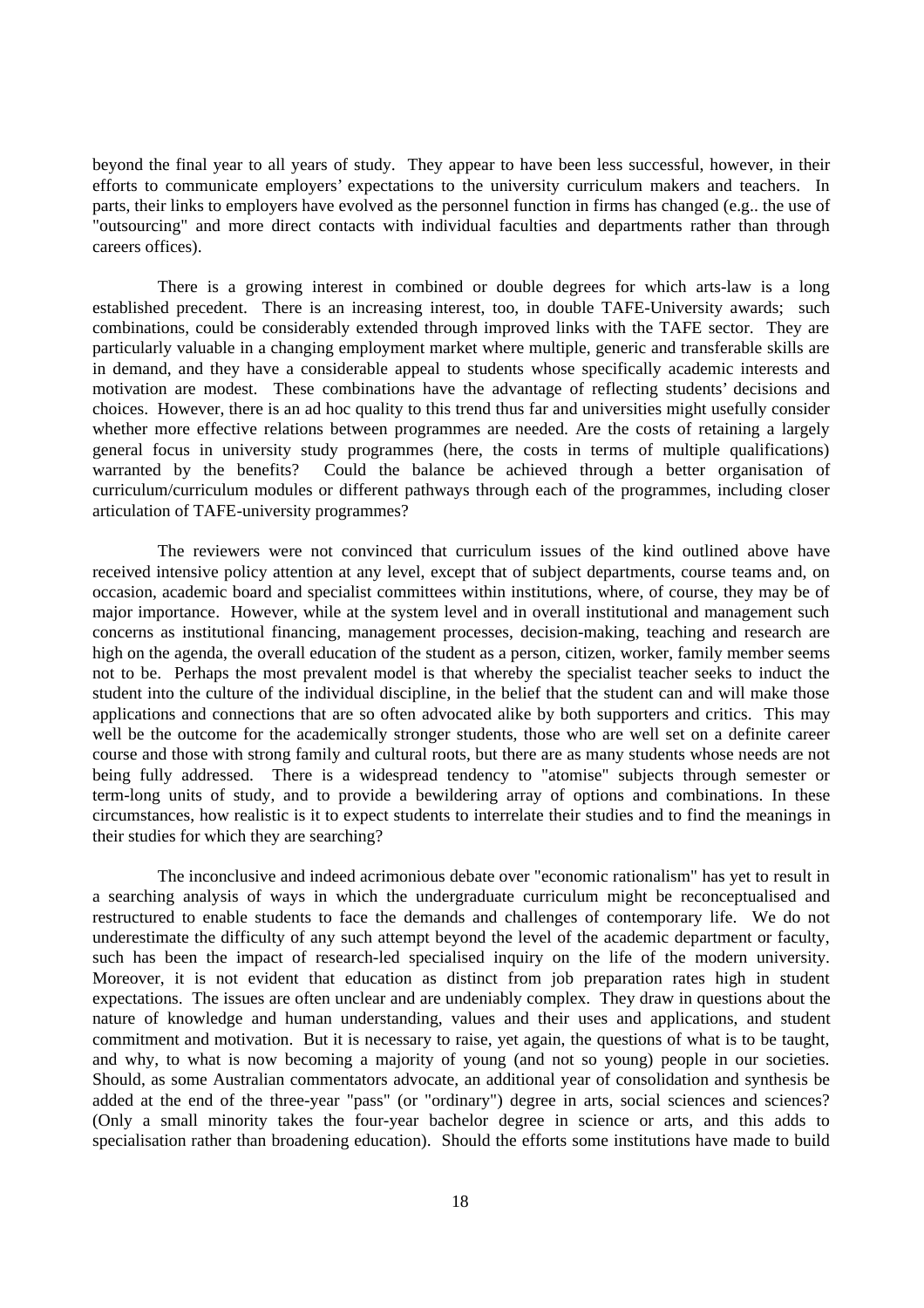in an introductory or orientation year of general education prior to subsequent specialisation be revitalised and extended? Is there a case for a continuing strand of common studies for all undergraduate programmes and extending over several years and, if so, what should it comprise and who would teach it? Should all professional programmes move in the direction of those two or three schools of medicine which have redesigned their curricula on the basis of a first degree in arts, science or social science? Should all teachers, regardless of discipline, be making more efforts to present their subjects in a broader context and with greater reference to methods of inquiry and processes of discovery and knowledge creation? Should there be greater diversification between institutions, and programmes some moving more in the direction of a revitalised general education, others more specialised?

These and other questions are being asked, often in small, specialist fora, but they do not seem to have been picked up in and through the kind of comprehensive studies and enquiries that we think will be needed as the transformation of tertiary education into a mass and then a universal system proceeds.

Government initiatives in equity, quality assurance and quality enhancement have been extraordinarily effective in Australia. Reform of the undergraduate curriculum has been debated for many years with only scattered examples of effective change. It may be timely for the government to capitalise on the scattered work in this area with programmes designed to stimulate more coherent and liberal curricula in universities.

#### *Financing Mass Participation in Australian Tertiary Education: HECS*

As mentioned above, an important policy initiative has been the introduction, in 1989, of the Higher Education Contribution Scheme (HECS) for undergraduate and some postgraduate students. Students are expected to contribute 23 per cent (in 1995) of the estimated average total cost for a full-time student undertaking a standard programme of study. The HEC is repaid by automatic contribution through the income tax system, when the taxable income of the individual with HECS liabilities equals or exceeds the equivalent of average weekly earnings payable for all Australians. The annual contribution varies in line with an institutional price index, and outstanding HECS 'liabilities' over one year old are adjusted in line with movements in the consumer price index (but no interest accumulates on HECS balances). Students can meet the obligation 'up-front' by paying their contribution at a discount (originally 15 per cent, increased to 25 per cent in 1993).

*Effects on Cost-Effectiveness.* A claim made for HECS is that, when students participate in the financing of their own education, they will be more likely to demand high quality, relevant provision from the institutions in which they enrol, to make choices which are better aligned to future employment prospects and to devote their efforts more intensively to acquire understanding, knowledge and skills in as short a period as possible. While HECS may play a role in strengthening all of these behaviours, it should be kept in mind that students (or their families) already invest in their education, not least through the time required to obtain degrees and student living costs. Further research on the strategic role of HECS in individual and institutional choices will be of value as this important plank of financial policy continues to evolve.

In particular, we were told in our discussions with the chair of the Higher Education Council that institutions are, indeed, becoming more "client"-oriented, meaning "student as customer". Possibilities to strengthen the 'clients' influence through, for example, enterprise participation in paying HECS on behalf of students (i.e.. HECS liabilities, on behalf of graduates) have not been exploited, apparently partly because such payments would be considered as taxable income for the student/graduate especially for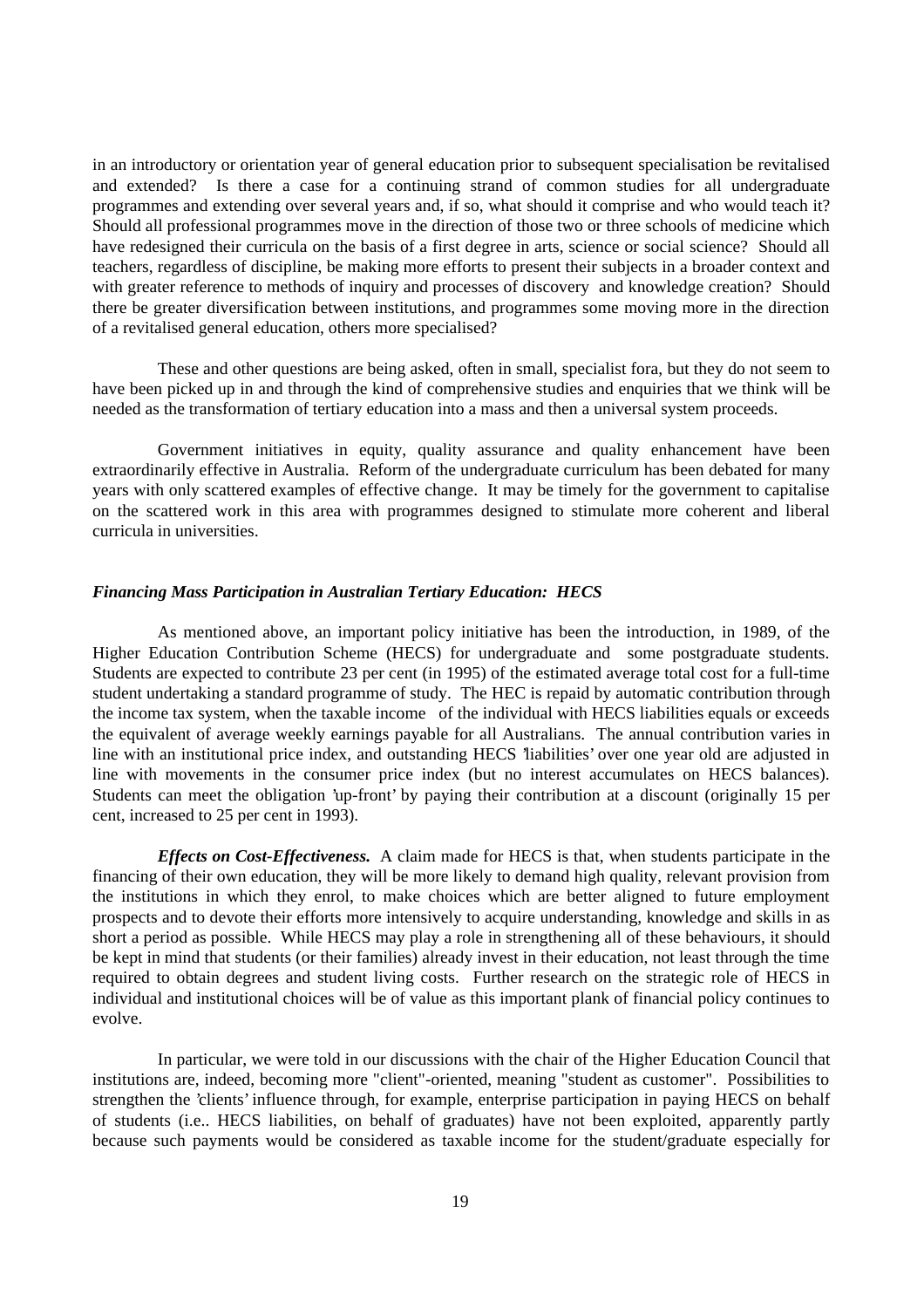employees engaged in part-time post-graduate study. Some enterprises, however, do offer such inducements.

Evidence on the effects on student behaviours is difficult to come by. Students told us that there is pressure to complete higher education studies quickly in order to minimise their HECS liabilities (with perceptions of adverse consequences on the possibilities for participation in the wider range of activities available in the higher education community, e.g. institution-wide seminars; various student groups). Owing to the evolution of demand and greater competition for jobs in the market for the highly qualified, there is some evidence that students are increasingly staying on for second degrees -- even with the imposition of up-front tuition fees for an increasing number of postgraduate courses. HECS criteria are being tightened up to impose larger contributions on those who stay on beyond the time normally required to complete a first degree. In view of the relatively young age at which school leavers commence university study (the median age is 17), HECS obligations seem likely to inhibit what should be a desirable period of exploration of vocational options and courses.

Approximately 20 per cent of post-graduate students (principally research students) receive Australian Postgraduate Awards and are exempt from HECS. About 62 per cent of postgraduate students pay HECS, with the remaining 18 per cent paying up-front fees. There is no interest in extending HECS comprehensively to postgraduate study (where full-cost fees already are increasingly being put in place), or to TAFE (given that TAFE funding is largely a State not a Commonwealth responsibility). In light of the intention to promote the development of TAFE and the potential value of fostering useful linkages and partnerships between universities and TAFE institutions and the growing overlap of the first year or two of studies in the two sectors, it is an obvious question as to how the model and criteria for HECS might be applied in this sector.

*Effects on Participation.* It has been argued that the expansion of participation in higher education has been financed in part with the funds generated by HECS. The sums collected in 'up front', voluntary repayments (paid ahead of schedule) and payments 'on schedule' are expected in 1995 to account for A\$1 billion --representing about 15 per cent of the overall revenue available for higher education. Thus, it has been possible for the Government to increase places while holding spending out of public tax revenues relatively stable or reducing them in terms of per capita expenditure. An issue is the extent to which the increase in the number of places represents "additional" students, or rather refers to students who remain to complete second degrees (as described above). While it is not possible to judge whether HECS-generated revenues replaced funds that otherwise could have been provided from tax revenues, it is probably the case that the rate of increase in student numbers over the 1988 - 1993 period would not have been possible without this additional, non-public source of funds. If that can be demonstrated, HECS would represent a significant policy approach as an incentive both to leverage additional funds for higher education and as a means to strengthen the student's (and family's) perception of participation at this education level as an investment.

At present, the government's view is that participation in higher education has reached the level which is warranted in relation to overall economic requirements. The government's higher education package in the 1995 Commonwealth Budget provided for 'growth in student places ... with the costs offset by the reallocation of existing resources and improvements to the operation of the Higher Education Contribution Scheme' (Appendix D, First Years of Tertiary Education in Australia, responses to questions submitted to the OECD, 1995). In a report prepared by a NBEET working party (higher education and training), entitled 'Resource Allocation in Higher Education', it is stated: ' ... there is no short-term demographic imperative for an increase in the public resources allocated to higher education nationally'. By contrast, there is a felt need to invest further on TAFE and, for reasons already given, this cannot be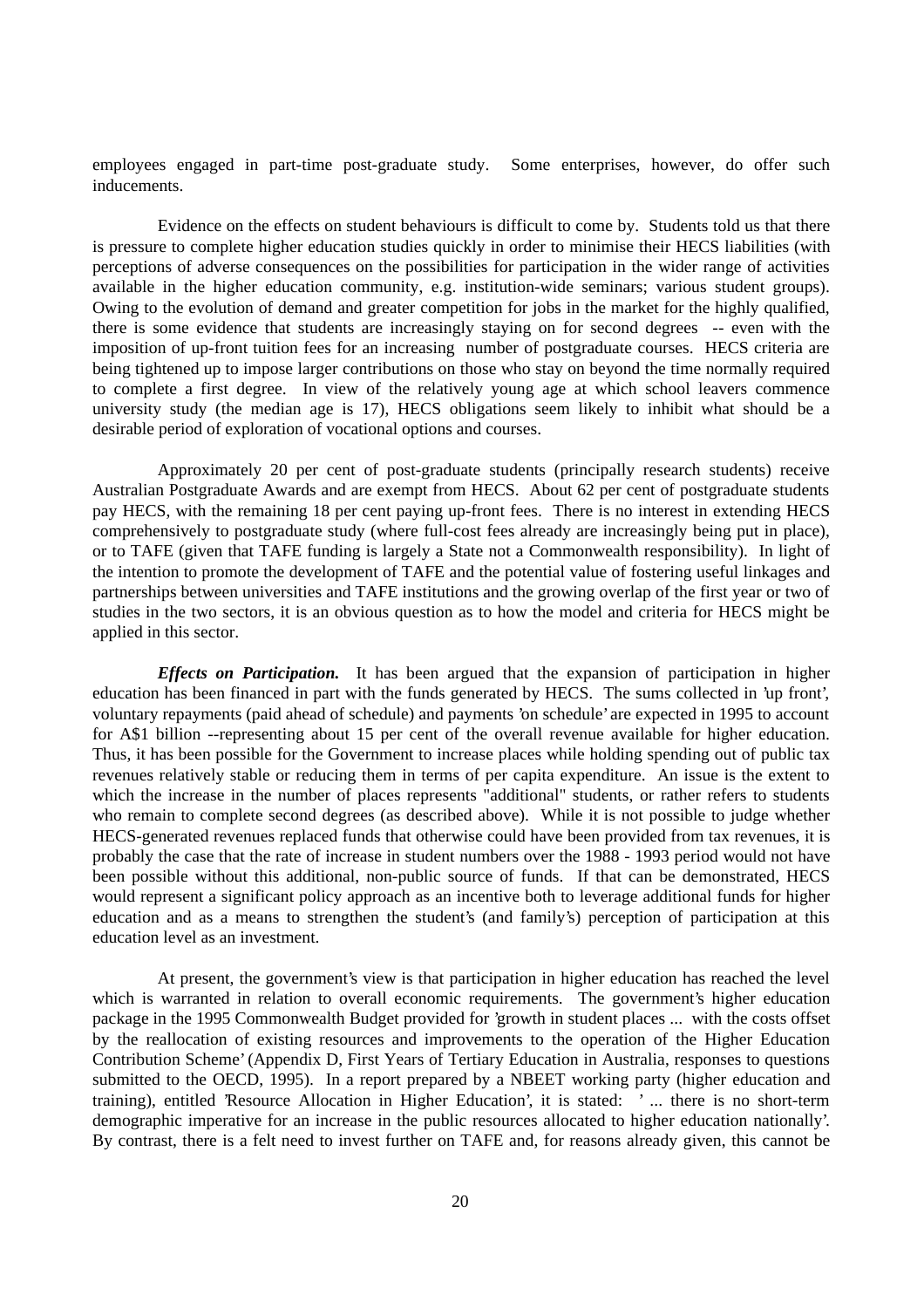seen as independent of the overall growth of the higher education sector. It is another question, however, whether demand for higher education places can be held in check. The total number of places that the government is prepared to fund rests ultimately on a political appraisal and is not a matter of demographic or other "imperatives". The political appraisal will reflect the pressures and demands in the community itself and the nature of the case that is or can be made for other uses of public money. Investment in higher education must be balanced against other kinds of investment, and the costs accepted but in a context of the overall constraints on investment.

*Effects on Equity.* Features of HECS might be expected to protect against the discouragement of enrolments from 'target' groups (most particularly, those from low income families). Students are not obliged to pay their contribution at the time of enrolment, and assuming those in 'target' groups are more risk-averse (an assumption), they will be less reluctant to incur a HECS liability, the compulsory repayment of which begins at the time when taxable incomes exceed average earnings and is scaled at rates of 3 per cent to 6 per cent according to the level of income.

The expansion of higher education, made possible through HECS, might be expected to have improved equity. The evidence is mixed. On the one hand, the AVCC series on 'unmet demand' (defined as those who are not admitted to their preferred course and do not apply to any other) has dropped by about half from its peak in 1992 to 1995 (the measure is imperfect, and its trend reflects developments other than HECS e.g. new distance learning opportunities organised through Open Learning Australia; wider employment developments). Further, the Higher Education Council undertook to assess the differential effects of HECS on initial access and choice of fields of study and found no evidence indicating any adverse consequences. Institutional officials reported that they had been able to maintain enrolments from 'target' groups in the expansion, although other stakeholders disagreed (e.g. National Tertiary Education Industry Union). Even if such enrolments were maintained, it is reasonable to ask whether they should have been increased in relation to enrolments from other groups in the course of expansion. A recently-published Australian Council for Education report notes the persistence of differential rates of access to higher education (with children from wealthy families being twice as likely as those from poor families to enrol in universities; some of the gap might be explained by reverse patterns of enrolments in TAFE institutions). Quite apart from individual equity considerations this represents a substantial reservoir of "human capital" whose potential for development is being neglected.

Another aspect of the equity issue concerns the possibilities for those who fail to qualify for a publicly-funded place (with HECS) to enter tertiary education on a full-cost basis. Institutions presently are afforded considerable discretion to enrol overseas students at full-cost fees; such opportunities are not available for Australian students (except in private institutions). However, it is not clear that there is a significant demand: the private university sector is a very small part of the whole and is not expanding and the issue of undergraduate fees for "home" students, while present, is not prominent in the current debates.

The larger issue is whether benefits to individuals from participation in tertiary education are of such significance that those enjoying them (graduates in jobs) should not be wholly subsidised.

#### *Addressing Increases in Costs*

As in other OECD countries, there is concern in Australia about the resources required to provide tertiary education on a scale that matches growing individual and social demand. The concerns derive both from the higher global costs of mass provision, at a time of increasing pressures and constraints on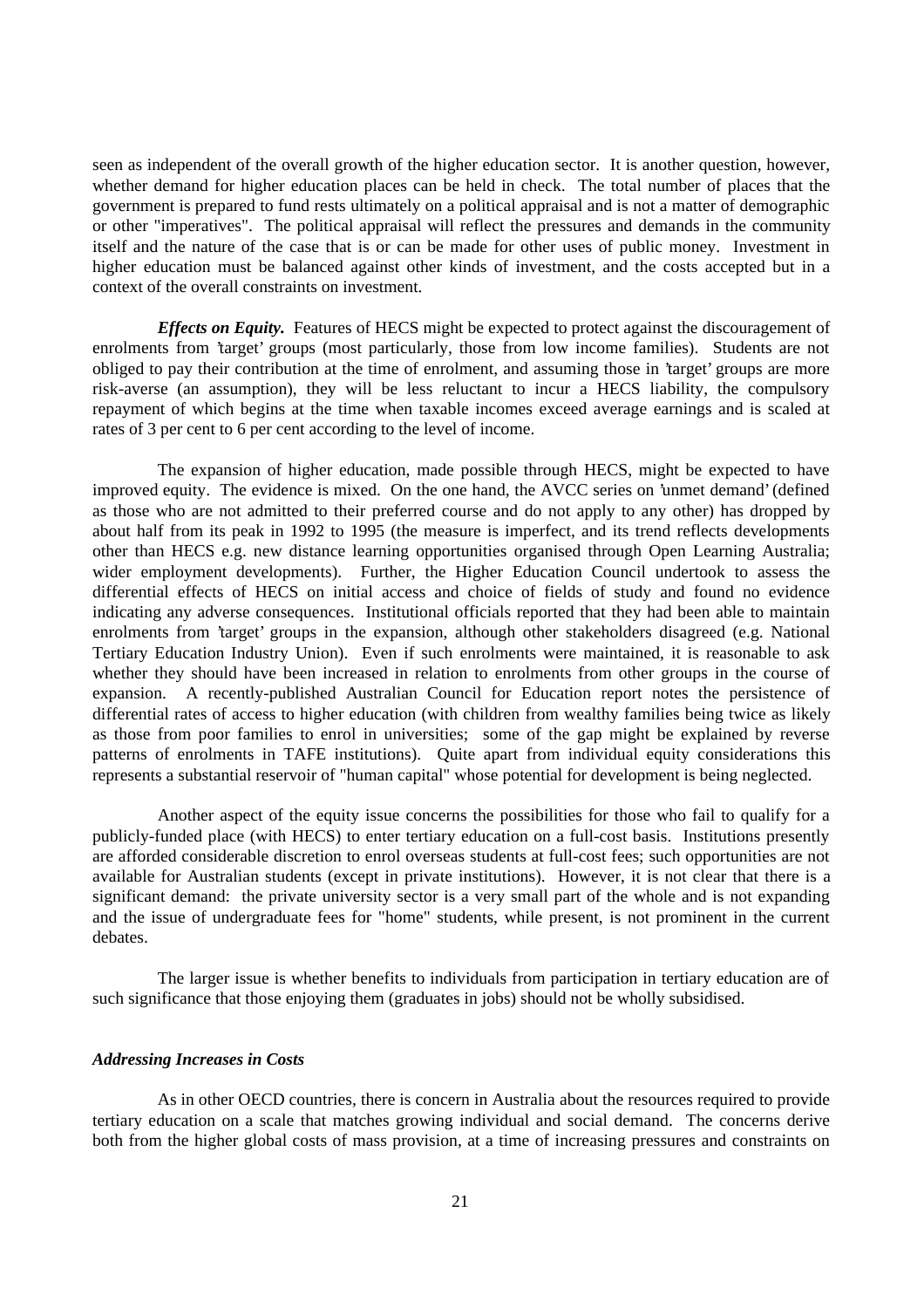public budgets, and from pressures on 'unit costs' owing to the labour intensive nature of higher education. The latter is an efficiency issue.

Efficiency is assessed by reference to recurrent average costs, where the average cost figures implicitly include components of salaries (academic and general), and non-salary costs. The main funding unit is the dollars per EFTSU (Equivalent Full-Time Student Unit), which is adjusted each year according to changes in cost indices for the components just mentioned. However, 'average costs' (and the dollars per EFTSU) is to be seen not as an estimate of the costs of providing and supporting instruction but rather the resources, on a per student basis, to be made available to institutions for carrying out teaching (and presumably related research) as part of each institution's mission.

The government has put in place a set of policies on funding which have had the aim of promoting efficiency through controlling costs. First, an overall envelope for funding is established, based on notional allocations according to broad groups of fields and disciplines. Within that envelope, each institution agrees to enrol a given number of students by field, according to its own institutional profile (the fields in which it is permitted, and able, to provide instruction) and to the 'target' enrolment approved for funding by the government. The government policy of agreeing institutional profiles has had the effect of minimising the potential for costly and inefficient duplication of programmes (e.g., medical schools); the approach has the value of flexibility and permitting more qualitative judgements on what programmes and fields might be needed both nationally and within institutions. Institutions are, themselves, very much aware that core funding is driven by enrolment. Cost reductions have been achieved directly through a gradual reduction in the EFTSU, partly due to a reallocation of core funding to the research quantum. In addition, institutional officials report that, since the funding scheme penalises institutions for falling short of the agreed targets, most will deliberately over-admit in anticipation of the failure of some of those admitted to actually enrol. The consequence appears to have been overall enrolments which exceed the targets, and some interesting foot work by university administrators in balancing the needs of teaching students with the resources actually available.

A positive feature of this approach to funding is that each institution is free to determine how it will marshal staff and physical resources to deliver instruction. This applies to capital funding as well, an allowance for which is now 'rolled in' to the funds provided to institutions. Further flexibility arises from the provision for a rolling, three-year commitment of funds. Within the framework of such flexibility, officials in different institutions described considerations of different ways to provide instruction, (e.g. the 'trade-off' between building large lecture halls or investing in the development of technology-based delivery -- including distance education components; the 'trade-off' between delivering first years or all years of instruction at multiple sites, quality considerations and retention of enrolments to higher levels; 'flexible resource approach' balancing face-to-face and distance education -- or 'convergence' of methods). Quality figured in these descriptions, as officials were concerned to maintain the standards, attractiveness and relevance of their programmes.

From an institutional perspective, there are adverse consequences of the EFTSU funding scheme, particularly with regard to the way the EFTSU takes account of part-time enrolment. For some institutions, funding for part-time enrolment is less favourable (relative to the services which must be provided) than that available for full-time enrolment. If part-time enrolments are small and relatively evenly shared among institutions, this may impose modest burdens on services, staff and the overall financial balance. However, in an environment where institutions compete for students and have little incentive or support to co-operate to 'share' such burdens, it appears that the burden could fall disproportionately on some institutions. One solution is to re-calibrate EFTSU funding to make part-time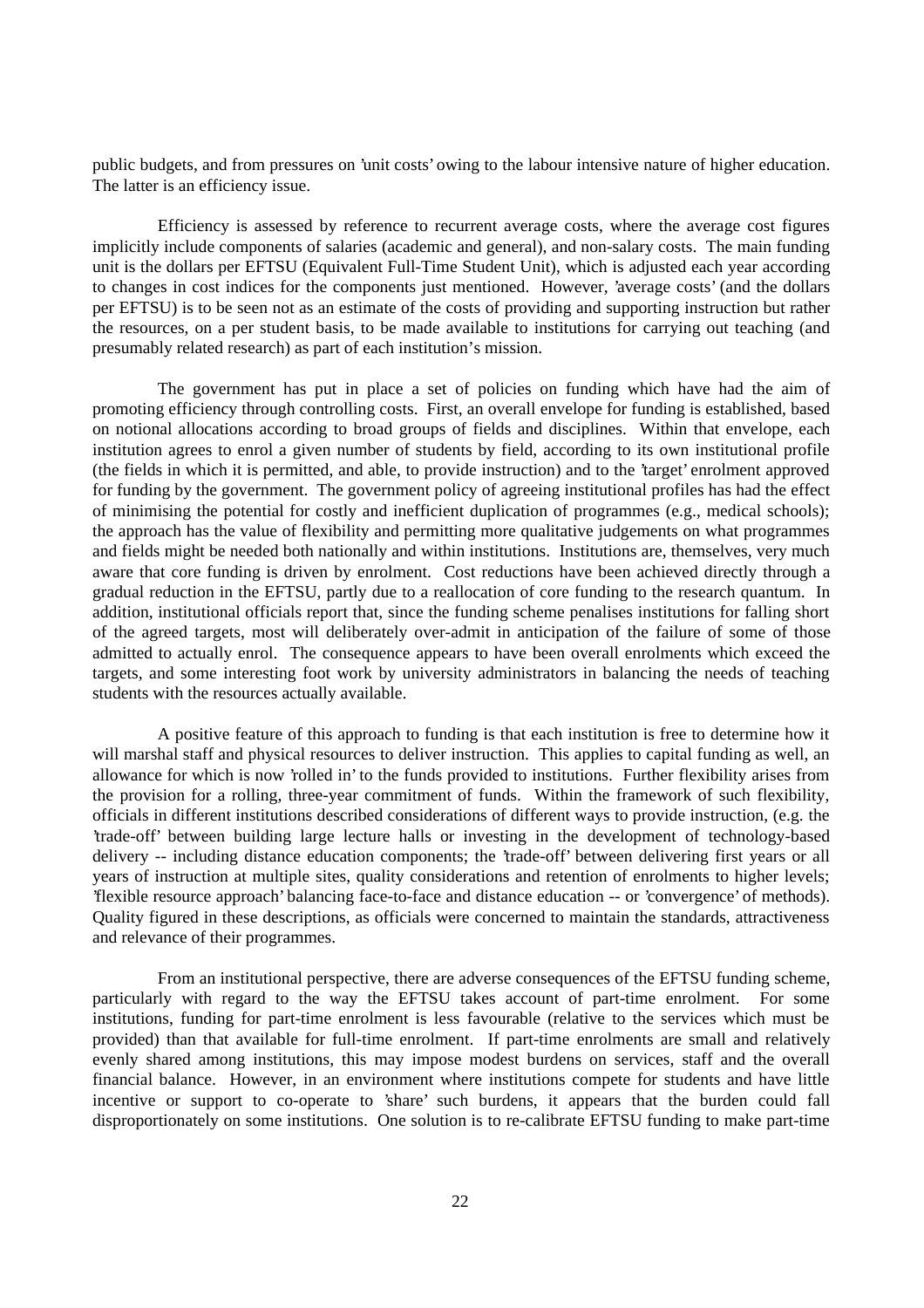enrolments relatively more favourable on budget. More generally, policy could provide more targeted support for co-operative efforts.

A more adventurous redesign of the funding scheme would be to switch some or all of the component for undergraduate education from an input to an outcome base. This could be done relatively easily by counting only active students who pass their annual or semester examination (as in Denmark) or credits for units passed (as in Sweden) or students who pass at least one half of a year's coursework (as in the Netherlands). In Australia's case, the Swedish system would effectively overcome the problem of how to count part-time students. A beneficial effect of output funding is that it causes universities to be judicious in admissions practice. It also focuses attention on the education process and leads to steps to eliminate avoidable failure and drop-out. A negative possibility, of course, is that institutions may be tempted to lower standards in order to get more students through. We discussed the question of monitoring standards in section 6 above. It is an important issue; nevertheless those countries which have introduced output funding based on student progress are convinced that standards have not declined.

Another feature of the Australian funding system is the use of a somewhat complicated composite index measuring performance in research which is used to reallocate some core funding (at present a little over 5 per cent) to a research quantum. Universities are not bound to distribute funds internally according to DEET allocations, but there is a tendency for this to happen. This has implications for teaching, not just because research activities can claim that they earned the money, but also because the use of performance-based funding for research but not for teaching sends a message to staff that the former should be given priority.

#### *Productivity*

Evidence on productivity effects (as opposed to cost minimisation, discussed above) would consist of improvements in learning, staying on/degree completion rates and initial and long-term employment experiences.

There appears to be very little evidence on 'value added', although we were told by the chairman of the Higher Education Council that -- in the light of the diversity in backgrounds now represented in tertiary education and the different patterns of entry -- it is important to generate such information. Reference is made above to the importance of the value added concept when quality exercises focus on outcomes. Is there a consensus on what constitutes 'value added', e.g. standards or bringing each student to his/her highest level of attainment?

We heard very little on the non-continuation problem. The background report notes that the percentage has held steady in the mid-teens over the past fifteen years. It goes on to report that, based on one investigation, some of those who withdraw eventually return -- leading to a net non-completion rate of something like 10 per cent. We have no indication of the possible impact of HECS; its effect on productivity measured by degree completion may be either positive or negative. DEET now assembles a vast array of statistical information including data on student performance. It ought be possible to use this as the basis for a comprehensive and reliable study of students' academic progress, graduation and drop-out.

With regard to employability of graduates, overall statistics continue to show that university graduates find employment quickly (an estimated 6 per cent do not have a job 6 months after completing their studies). Institutions certainly demonstrated concerns about the employability of graduates, and have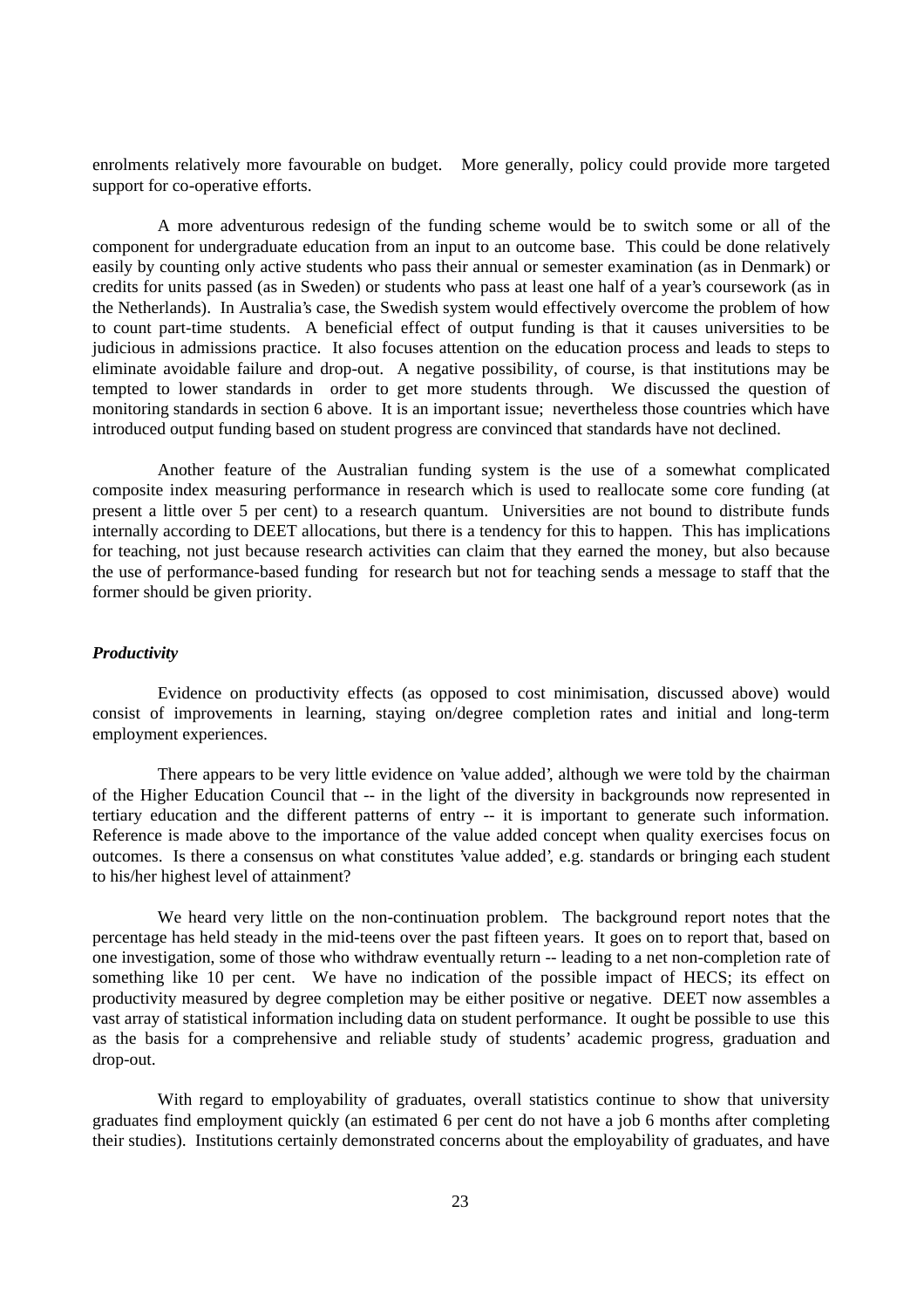taken steps to strengthen the likelihood of employment: double degrees; 'named degrees' which are marketed to both students and employers; improved guidance and counselling and at a growth of curriculum partnerships with industry. Some outside of higher education are not persuaded that the institutions have sufficiently adapted programme contents and methods; in this regard, the 'newer' universities are seen as more responsive and more 'in-touch' than the 'magnificent seven' (or eight or nine). But, we also heard the view -- reinforced by comments from a range of staff within the institutions -- that tertiary education is "feeling the pressure of a changed society, 'technology of life', 'globalisation of life', 'empowerment of individuals'". If institutions have not yet fully adapted, many responsible for their management as well as 'front-line' teaching staff are aware of the new challenge.

Changes in the working conditions and expectations of teaching staff could be expected in the course of expansion, the amalgamations and new financing arrangements. The reviewers were told that there are new pressures on the teaching role (staff are expected to undertake research, find money and accept administrative responsibilities in addition to teaching; new pressures for curriculum development (for example, to meet the needs and expectations of the growing number of international students); new pressures for working with industry partners and an uncertain field with regard to intellectual property; new pressures to adapt to new technologies and distance education methods. While re-doubled efforts in each of these areas might well be needed to respond to new demands and interests of individual students, the economy and the society, the changes combine to place considerable pressure on available time (needed to support the necessary adaptations) and on the existing physical plant and other resources which, in their present mix and levels, limit the scope for flexible responses.

There is some evidence of increased teaching loads across the system, and in several institutions, the tutorial approach to teaching and learning appears to be under threat. While some noted that the tradition of senior staff teaching first years' courses was being maintained, others believed that there was a weakening of this practice. Common funding criteria appear to be leading to internal re-allocations according to whether the institution or programme was previously located in an "old" university or CAE (increase in teaching load at "old" universities; reduction in teaching load at "old" CAEs).

One approach to address the combination of issues raised for first years' teaching could be the wider development of career profiles in which rewards, recruitment and promotion criteria could vary. While we were informed about attention to teaching in recruitment and promotion decisions, the weight given to teaching proficiency and effectiveness -- even if growing -- appears to be small.

## **Conclusion**

The reviewers were greatly impressed by the vitality and dynamism of the Australian university system as it consolidates and refines what is probably the most substantial, far reaching and rapid series of changes in its whole history. Progress has been considerable, but at the level of undergraduate status a number of difficult problems arising from rapid growth and change remain. If solutions are not always in evidence, there is an acute awareness of challenges and needs. Academics, institutional leaders, policy makers and representatives of relevant groups showed a keen interest in all of the themes identified in this international comparative study and, in many cases detailed knowledge including a close understanding of international developments and trends. So far from being remote from the wider social, economic and cultural environment, the universities have extensive contacts and a detailed understanding of changes and expectations. At the system level, there is a powerful apparatus for consultation, advice and decision making both with government and its major relevant department, DEET, and in the various consultative and advisory bodies, notably the National Board of Employment, Education and Training and its Councils.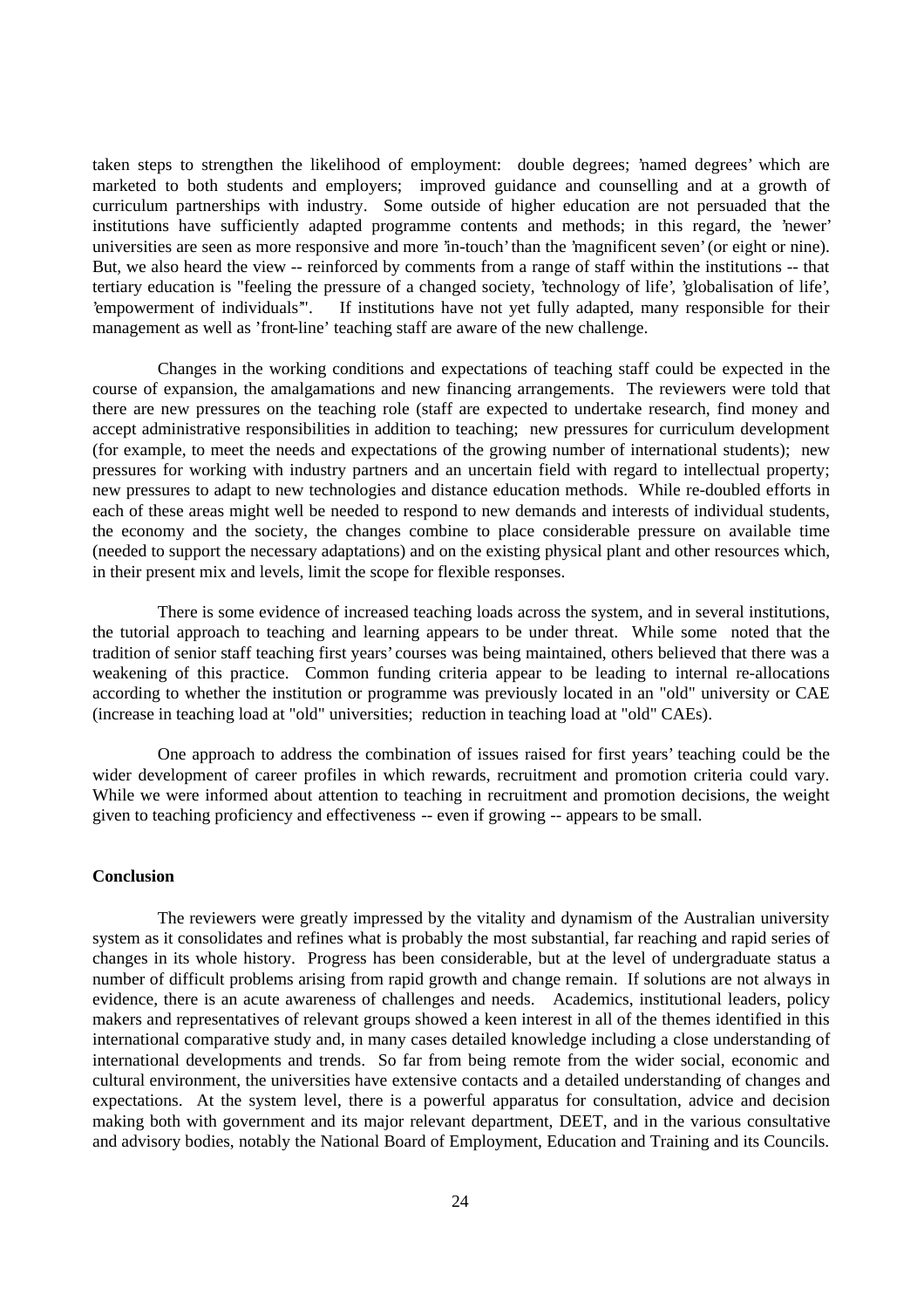The numerous reports and surveys produced during the past decade, which it has been impossible to analyse in depth in this review, show that a powerful knowledge base is in process of construction. Of particular value are the overall surveys of the characteristics and performance of the system, carried out by DEET and by the Vice-Chancellors' Committee, the specialised reports on issues, such as the role of the undergraduate degree in lifelong learning, or industry-higher education partnerships, and the evaluations of policy initiatives. Few national systems are reviewing and documenting their own development with such comprehensiveness or interest. The results of all of this work will be of inestimable value in the strategic planning that will continue to be needed.

Within the institutions, there is a remarkable ebullience. Notwithstanding an understandable weariness with the scale and pace of reform and the immense pressures resulting from amalgamation and continued restructuring, the institutions, as a whole, are displaying strength and capability. Whether, in their new, mostly much larger and more complex form, they are more governable or manageable than they were, whether decisions can be more effectively and efficiently made, whether the anticipated savings have been or can be made are still open questions and will remain the subject for debate -- and study -- for several years to come. However, it is evident that there has been a major effort by staff to change and adjust, to renew and revitalise their department, faculties and institutions. When, as is often the case, this means new patterns of authority, responsibility, decision-making, new course designs, new forms of communication across widely scattered campuses brought together in a single institution, it must be recognised that staff have been under unrelenting pressure. Our suggestions for further effort, for example in curriculum analysis and development are made in acknowledgement of what has been achieved but in recognition of the challenges still to be met.

The continued commitment, strong motivation and continuing education and training of the staffs of the institutions are essential if the ambitious policy goals that continue to be set are to be met. Both institutional leadership and government policies relating to conditions and salaries for staff need to acknowledge the effort and commitment underlying what has been achieved but also the tasks that lie ahead. These considerations are bound to arise in the course of a prolonged and intensive system-wide change process. The record of recent years is that, with strong government leadership and support a new pattern of university education has emerged. That pattern will not remain unchanged, at least as far as the undergraduate years are concerned. There is not only much unfinished business consequent on the great reform initiatives of the late 1980's, but an evident determination to keep up the momentum. We heard many references to the need for "consolidation", but we have the impression that the process set in motion by the reform and new demands on the system will require further efforts by the institutions It seems appropriate now that detailed attention should be turned towards delivery and performance. That has begun with the procedures of profiling and institutional review. We believe greater efforts would pay dividends in the fields of undergraduate curriculum and assessment, teaching and learning, institutional governance and management and the quality and efficiency of the everyday working environment for staff and students alike. These are all aspects of a broad-based approach to quality monitoring and improvement, with an emphasis on institutional responsibility backed by overall guidelines, research analysis and incentives in which government has a key role to play.

These conclusions are directed mainly at the institutions which are likely to remain the principal providers. But, in retaining that role, the institutions will need to show a continuing capacity for innovation especially in course design and delivery, teaching and assessment of students and on new kinds of provision. Demand for mass tertiary education need not and probably cannot be met only through a system of large, publicly-funded universities. Government policy initiatives are needed to stimulate greater efforts and contributions by industry and less formal ways to acquiring qualifications than regular institutional attendance. Industry's role is threefold. First, to play an active part in the debate about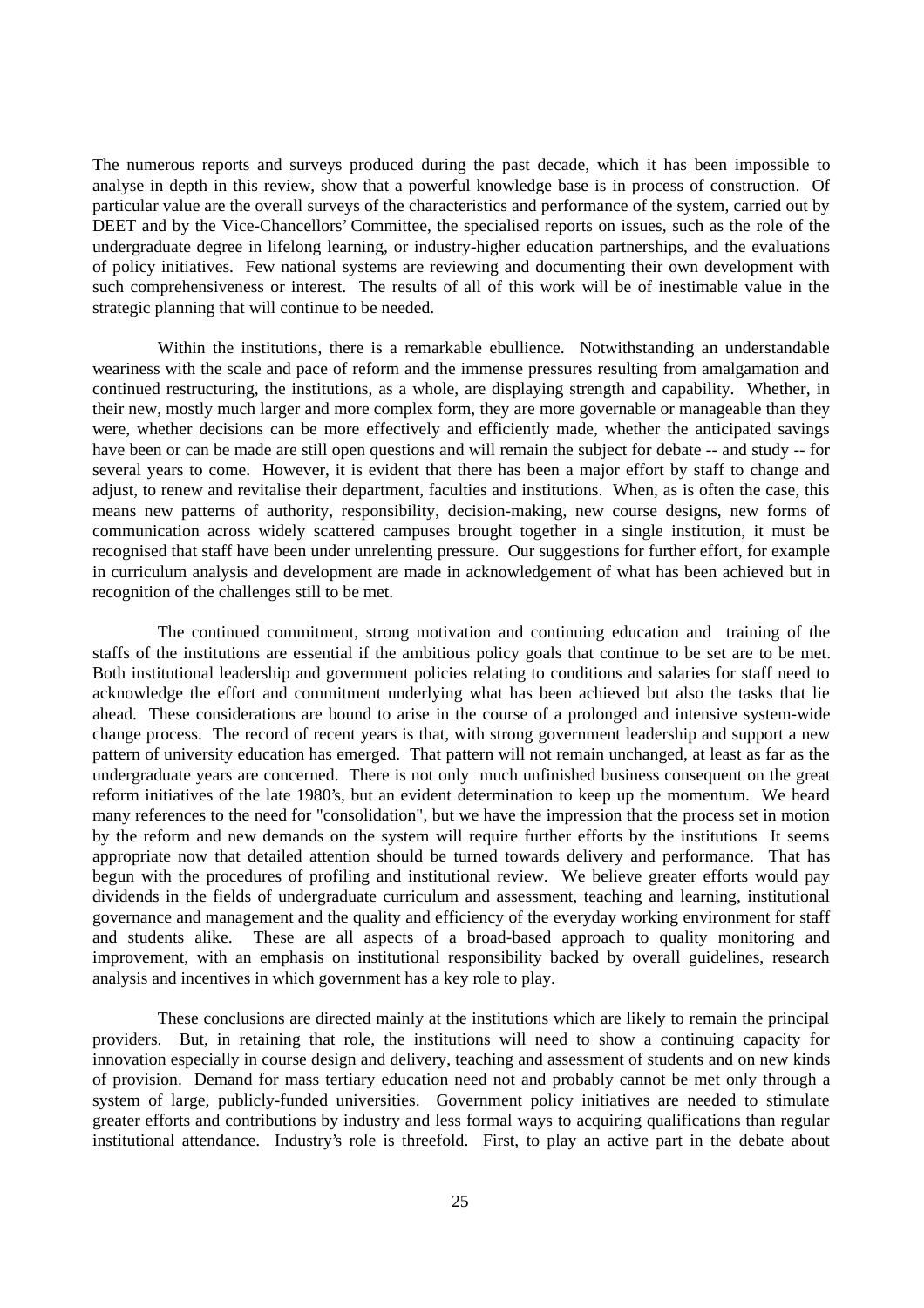purposes, directions and performance of the system as a whole. Second, to be more enterprising in developing partnerships with institutions across the whole spectrum of undergraduate status including intended industrial placements and ranking experience. Third, to enter into discussion with institutions about recognition of learning that take place outside the normal tertiary institution environment. The credit transfer project is a useful step in this direction and reflects the readiness to innovate and explore new avenues that is a welcome feature of the tertiary education environment. That and the other elements of partnership to which we have alluded depend on an openness by institutions to relationships with the wider community.

Australia has a long tradition of part time and distance education and further development of these modes will make a significant contribution to meeting increased demand. But, as we observed above, university learning is a social as well as a cognitive matter, and the importance of a campus based learning community has to be set against the gains in access through part-time and distance modes. The enterprise sector has a role to play over and above its present one in finding new ways to meet the demand and need for tertiary education. Much attention is focused on the role of enterprises in the TAFE sector but there is no less need for greater enterprise participation in the sphere of undergraduate degrees.

For the system as a whole, there are obviously several fundamental issues to address: is it envisaged that expansion will continue in undergraduate numbers and, if so, what are the implications, for funding, for course content, for teaching and learning and, not least, for the "pipeline" effect on higher degrees and further study? Can the efforts to increase variety and diversity of institutional profiles succeed in the face of the press to conformity induced by the dominant model of a "true" university and student, parent and community expectations of what "their" university will provide? Will the balance between research, teaching and a miscellany of service functions be maintained or will the incentives and rewards associated with the first and the third of these functions squeeze out teaching? Specifically, will government policies continue to provide encouragement and support to high quality teaching?

We end with these questions -- and others stated or implied in our report -- since it seems appropriate, with a new government in office, to raise matters to which we think attention could be usefully addressed as new policies are forged.